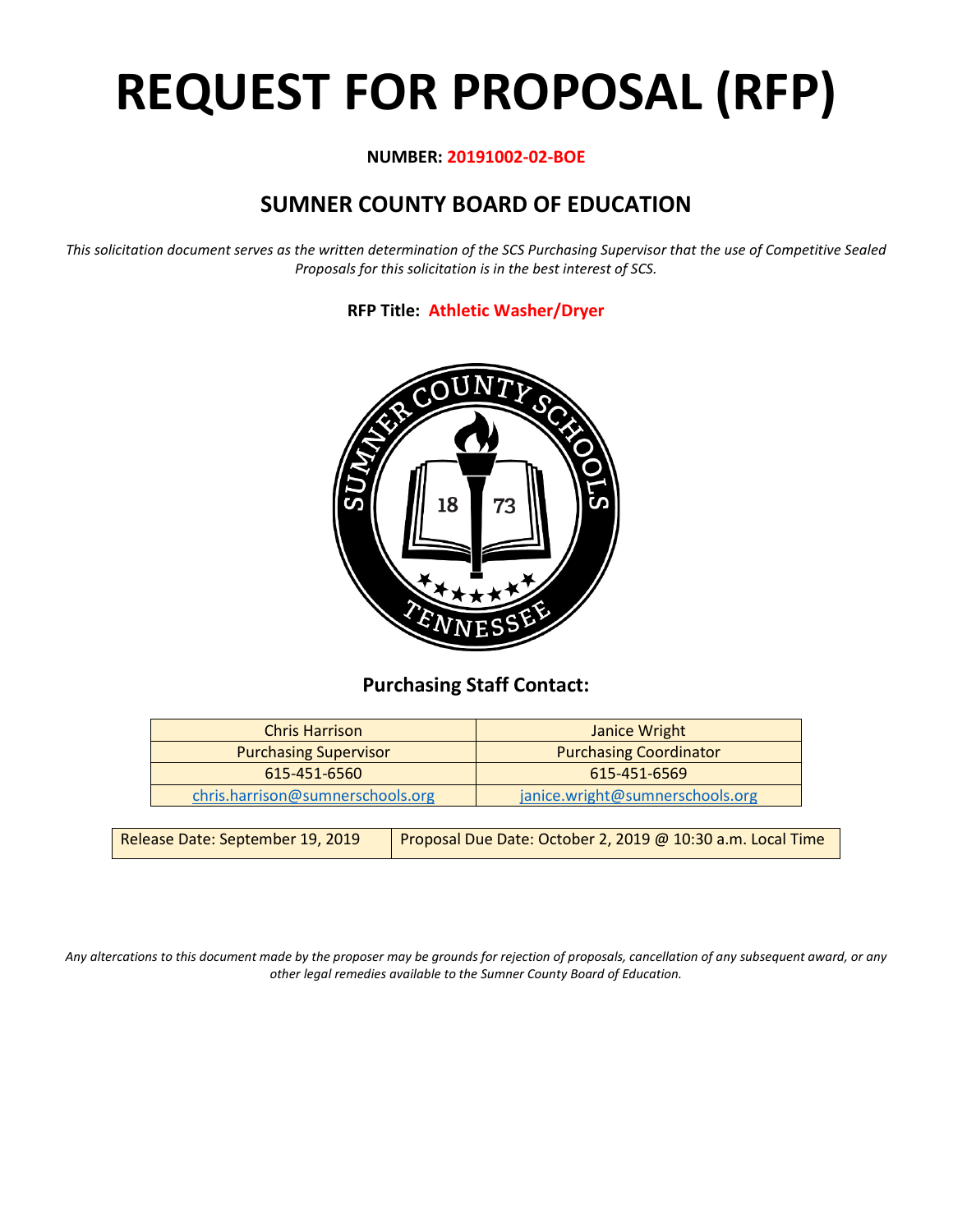# **NOTICE TO PROPOSERS**

There may be one or more amendments to this RFP. In order to receive communication for any such amendments issued specifically to this RFP, the proposer must provide a Notice of Intent to Propose to the Sumner County Board of Education (SCS) Purchasing Department. The proposer must utilize this form when submitting notice. The notice may be sent by email to: Purchasing Office, purchasing@sumnerschools.org. SCS will send amendments only to those proposers which complete and return this information by the deadline list in the RFP Schedule of Events (Section 4).

| <b>RFP Number:</b>      | 20191002-02-BOE Athletic Washer/Dryer |
|-------------------------|---------------------------------------|
| Company Name:           |                                       |
| <b>Mailing Address:</b> |                                       |
|                         |                                       |
|                         |                                       |
| Phone Number:           |                                       |
| <b>Contact Person:</b>  |                                       |
| Email Address:          |                                       |
|                         |                                       |
| Authorized Signature    |                                       |
| <b>Printed Name</b>     |                                       |
| Date                    |                                       |

Emailed amendments will be sent in a Microsoft Word (Office for Windows) or Portable Document Format (pdf) format. Any alterations to the document made by the proposer may be grounds for rejection of proposal, cancellation of any subsequent award or any other legal remedies available to the Sumner County Board of Education.

Amendments will also be posted on the SCS website **https://sumnerschools.org/index.php/current-bids-and-rfps** and attached to the solicitation listing as a PDF or WORD file. Check the particular solicitation on the Current Bids and RFPs webpage for any posted amendments.

By completing and returning this form, the Proposer has expressed its intent to provide a proposal for **20191002-02-BOE Athletic Washer/Dryer.**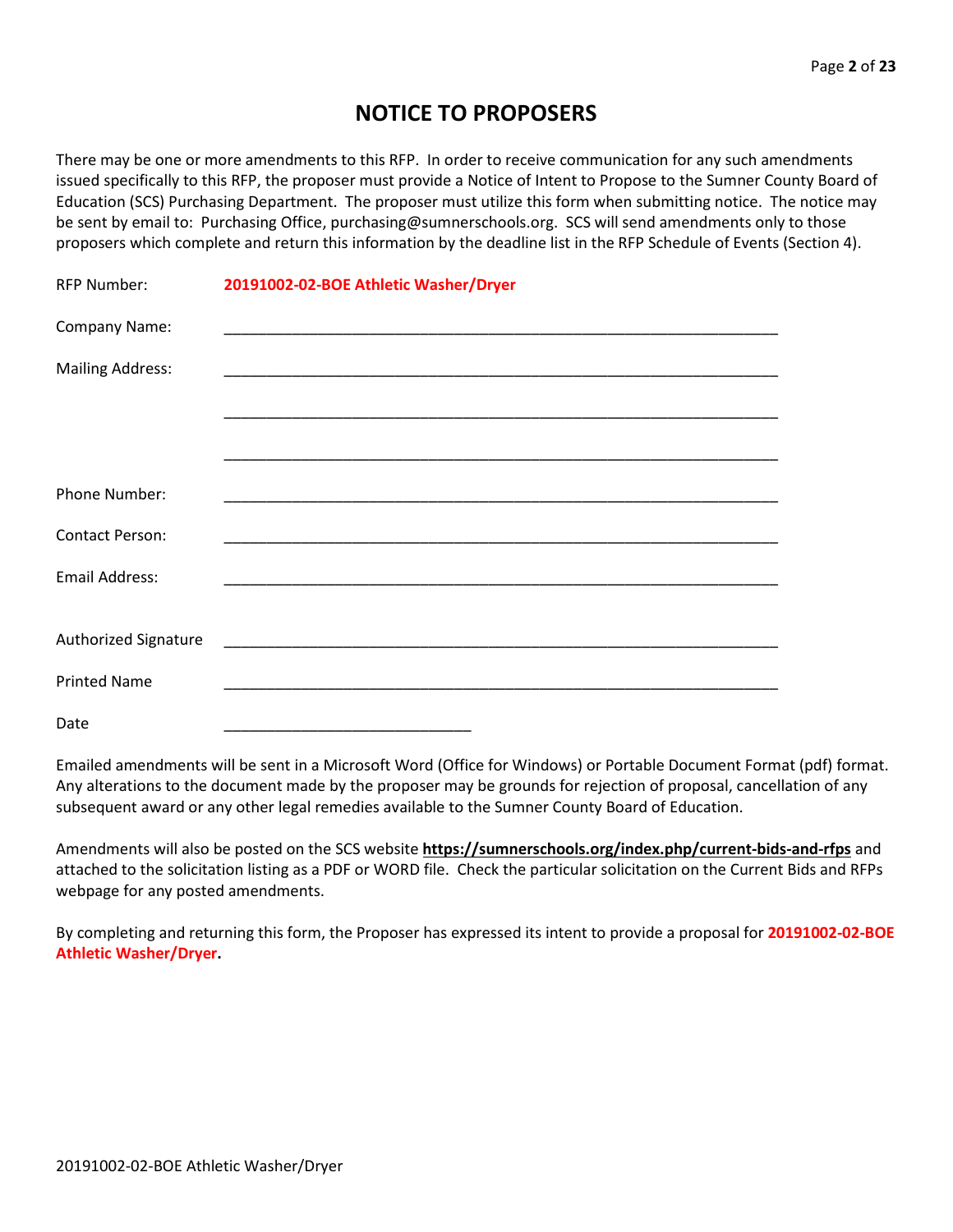# **TABLE OF CONTENTS**

- 1. Introduction/Overview
	- 1.1. Purpose
	- 1.2. Contact Information
- 2. Requirements
	- 2.1. Scope of Work/Specifications
	- 2.2. Contactor Obligations
- 3. Source Selection and Contract Award
- 4. Schedule of Events
- 5. Instructions for Proposal
	- 5.1. Required Forms
	- 5.2. New Vendors
	- 5.3. Acknowledgement of Insurance Requirements
	- 5.4. Clarification and Interpretation of RFP
	- 5.5. Proposal Package
	- 5.6. Delivery of Proposals
	- 5.7. Evaluation of Proposals
	- 5.8. Request for Clarification of Proposals
	- 5.9. Protests
- 6. Attachments
	- 6.1. Contact Information
	- 6.2. Bid Form/Certification
	- 6.3. References
	- 6.4. Certification Regarding Debarment or Suspension
	- 6.5. Condition of Submitting Proposal
	- 6.6. Statement of Non-Collusion
	- 6.7. Attestation Re Personnel
	- 6.8. Drug Free Workplace Affidavit
	- 6.9. IRS Form W-9
		- \**An online, fillable version can be found at https://www.irs.gov/pub/irs-pdf/fw9.pdf*
	- 6.10. Standard Terms & Conditions
	- 6.11. Vendor Checklist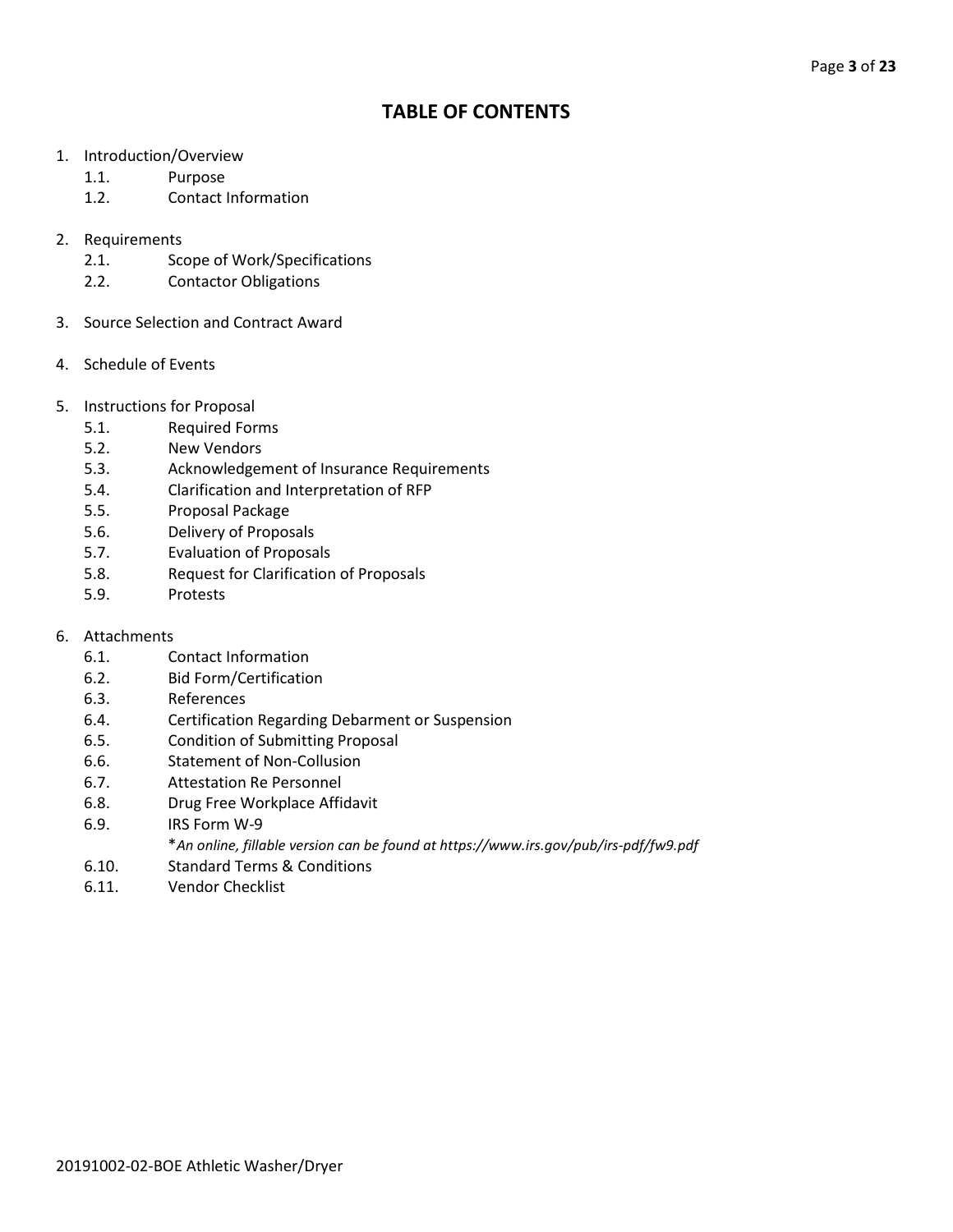#### 1. Introduction/Overview

#### 1.1. Purpose

The Sumner County Board of Education (SCS) is requesting sealed proposals for the purchase, installation and startup of an athletic washer and/or dryer throughout the District. The pricing will be open to all schools within the District for utilization.

#### 1.2. Contact Information

Unauthorized contact regarding this RFP with employees or officials of SCS other than the Purchasing Supervisor named below may result in disqualification from this procurement process.

Interested parties must direct all communication regarding this RFP to the Purchasing Supervisor, who is SCSs only official point of contact for this RFP.

| <b>RFP Procedures</b>            | <b>RFP Specifications</b> |
|----------------------------------|---------------------------|
| Chris Harrison                   |                           |
| <b>Purchasing Supervisor</b>     |                           |
| 1500 Airport Road                |                           |
| Gallatin, TN 37066               |                           |
| chris.harrison@sumnerschools.org |                           |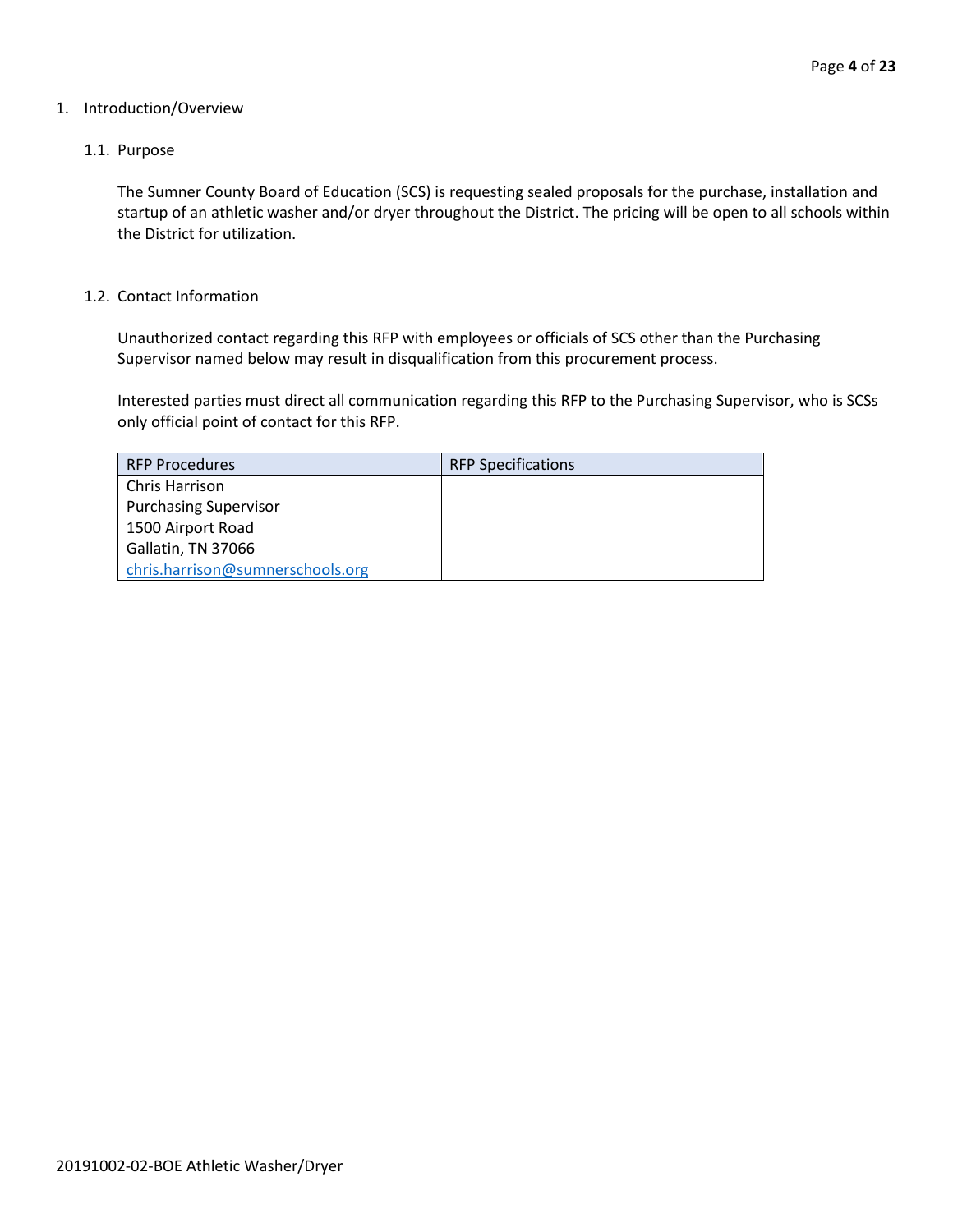- 2. Requirements
	- 2.1. Scope of Work / Specifications

SCS has selected the equipment listed below based on quality, functionality and prior history. SCS shall accept proposals for alternate equipment. The Proposer must include product literature for the Brand/Model No. that is proposed.

Belco Athletic Laundry Equipment Inc.

- 45 Lb. Athletic Washer/Extractor
- 50 Lb. Athletic Dryer
	- o Standard pricing for Electric models
	- o Provide alternate pricing for Gas models.

Locations:

| <b>Hendersonville High</b> | <b>White House High</b> |
|----------------------------|-------------------------|
| 123 Cherokee Road          | 508 Tyree Springs Road  |
| Hendersonville, TN 37075   | White House, TN 37188   |
| $1 - W$ asher              | $1 - W$ asher           |
| $1 - Dryer$                | $1 - Dryer$             |

NOTE: Unit Price shall be extended to all SCS locations for utilization.

SCS shall provide an available electrical connection and gas connection (if applicable).

The Proposer is responsible for:

- a complete installation, per manufacturer's guidelines, including final electrical, gas (if applicable) and vent connections
- freight and unloading expense
- uncrate and set the unit in place
- startup, final adjustments and test of equipment
- training to include operation and basic service

No payment will be issued until the equipment is demonstrated to be fully operational.

The Proposer must indicate the Warranty available for Parts and Labor.

#### 2.2. Standard Contractor Obligations

- Shall provide and obtain all necessary materials, equipment and labor to perform all items listed in the Scope of Work.
- Shall provide and obtain all necessary permits with Local, County, etc. agencies as required by law and as required in the Scope of Work.
- Shall schedule all necessary inspections with Local, County, etc. agencies as required by law.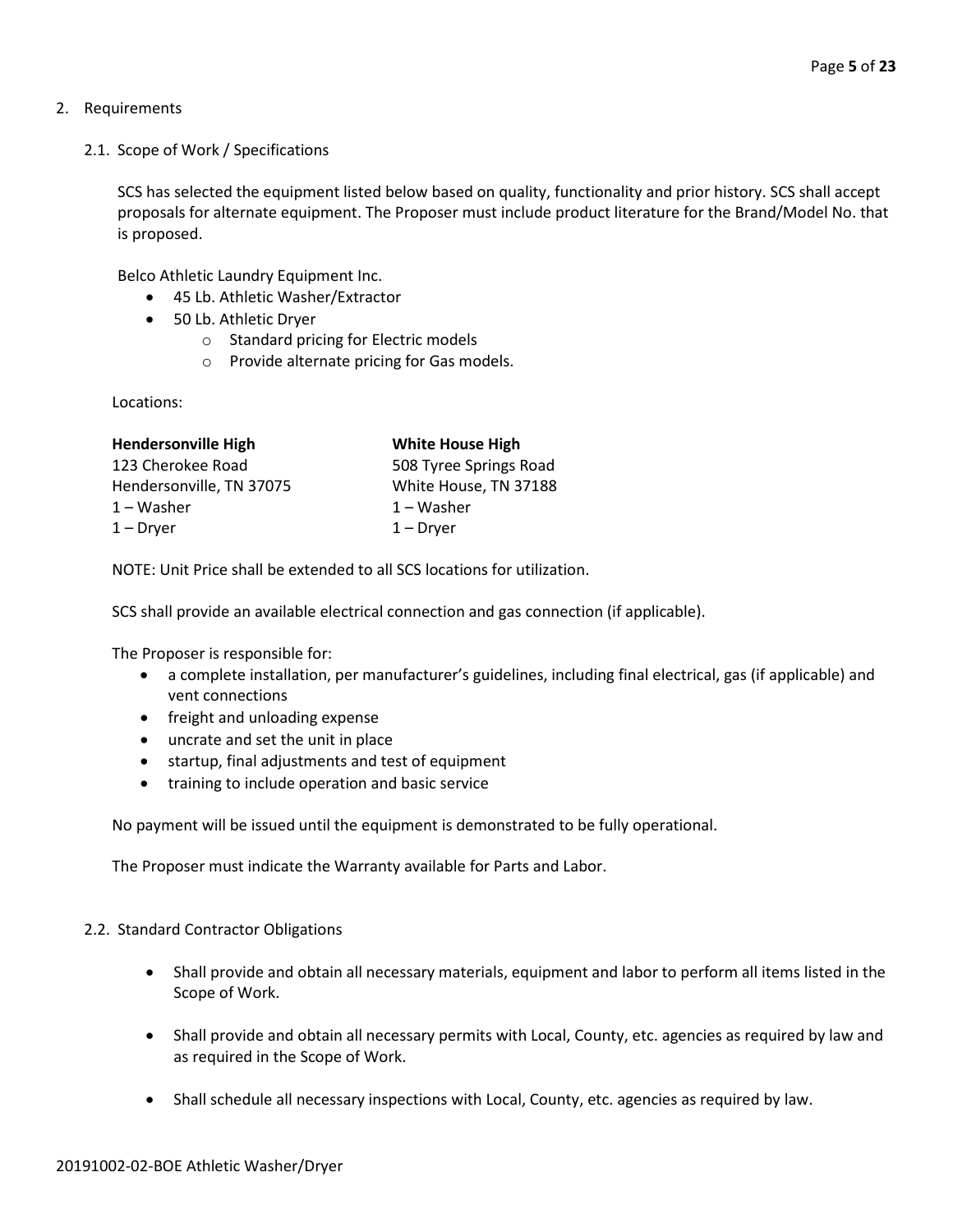- 3. Source Selection and Contract Award
	- Award(s), if made, will be made to the Responsive and Responsible proposer(s) whose proposal is most advantageous to SCS, taking into consideration price and the other evaluation criteria set forth in the RFP.
		- o General Criteria to be determined "Responsive"
			- Does the proposal include all required information, included completed attachment forms and affidavits?
			- Was the proposal delivered on or before the stated deadline? Did it include the required number of copies (hard & electronic)?
		- o General Criteria to be determined "Responsible"
			- Does the Proposer demonstrate an understanding of SCSs needs and proposed approach to the project?
			- **Does the Proposer possess the ability, capacity, skill and financial resources to provide the** service?
			- Can the Proposer take upon itself the responsibilities set forth in the RFP and produce the required outcomes in a timely fashion?
			- **Does the Proposer have the character, integrity, reputation, judgement, experience and** efficiency required for the project?
	- SCS reserves the right to enter into discussions with Proposers which have submitted proposals determined to be reasonably like of being considered for selection to assure a full understanding of and responsiveness to the RFP requirements. Every effort shall be afforded to assure fair and equal treatment with respect to the opportunity for discussion and/or revision of their respective proposals. Revisions may be permitted after the submission and prior to the award for the purpose of obtaining the best offers.
	- SCS reserves the right to negotiate price and contract terms and conditions with the most qualified proposer(s) to provide the requested service. If a mutually beneficial agreement with the lowest responsive and responsible Proposer is not reached, SCS reserves the right to enter into contract negotiations with the next lowest Proposer and continue this process until an agreement is reached.
	- Upon mutual agreement by both parties, SCS shall grant the right to extend the terms, conditions and prices of contract(s) awarded from this RFP to other Institutions (such as State, Local and/or Public Agencies) who express an interest in participating in any contract that results from this RFP. Each of the "piggyback" Institutions will issue their own purchasing documents for purchase of the goods/services. Proposer agrees that SCS shall bear no responsibility or liability for any agreements between Proposer and the other Institution(s) who desire to exercise this option.
- 4. Schedule of Events

| <b>RFP Issued</b>              | September 19, 2019                      |  |
|--------------------------------|-----------------------------------------|--|
| <b>RFP Submission DEADLINE</b> | October 2, 2019 @ 10:30 a.m. Local Time |  |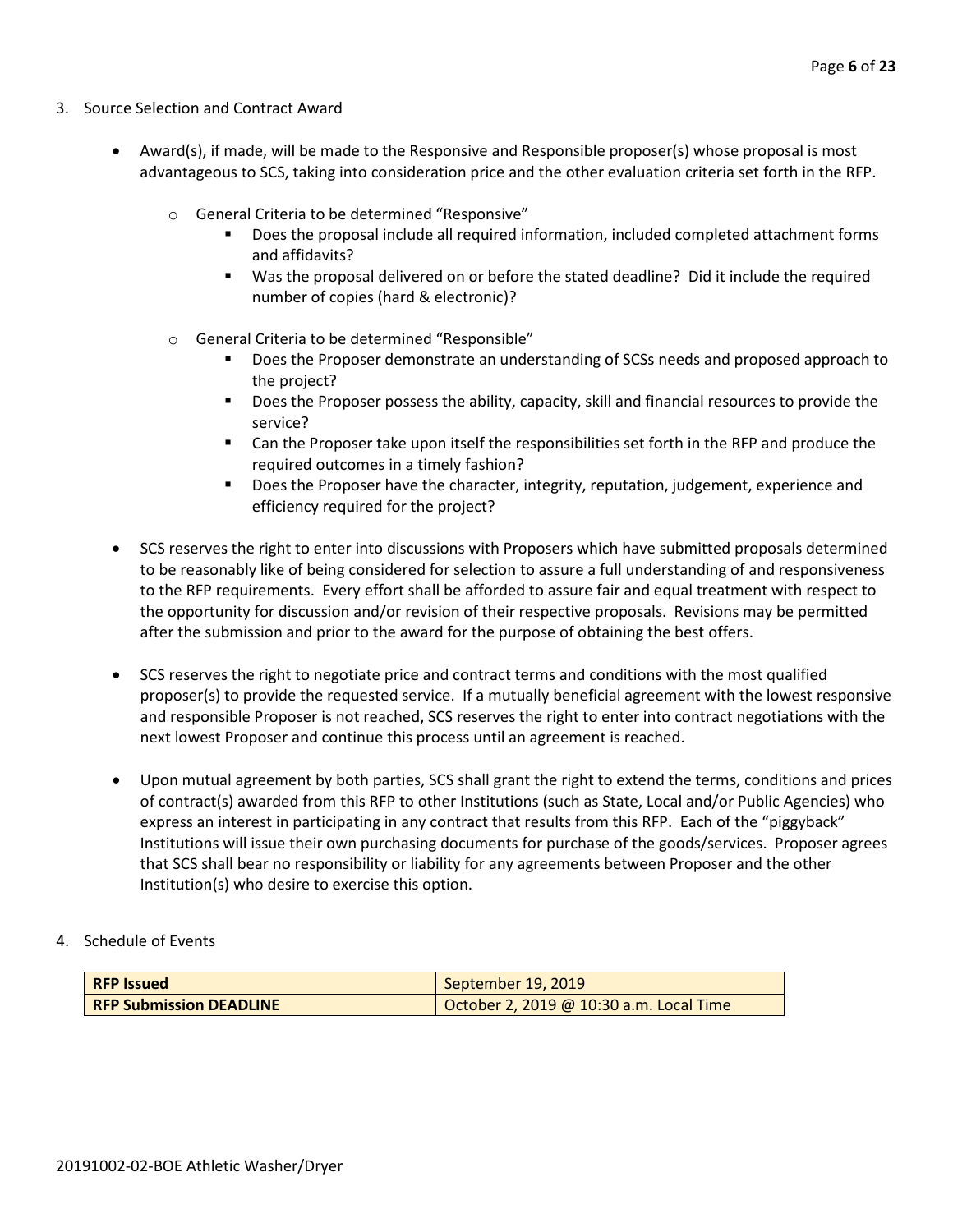#### 5. Instructions for Proposal

#### 5.1. Required Forms

- Proposer must complete and submit the Attachments in Section 6. Attachments may be omitted depending on the RFP requirements. Refer to the Table of Contents for omitted Attachments.
- Evidence of a valid State of Tennessee Business License and/or Sumner County Business License.
- For all vendors with annual purchases in excess of \$50,000; a Sumner County Business License must be on file with the SCS Finance Department. Evidence of the license must be provided within ten (10) working days following notification of award; otherwise, SCS may rescind its acceptance of the Proposer's proposal.
- Copy of State of Tennessee License (if applicable) in respective field.
- If applicable, the Proposer must include a copy of the contract(s) the Proposer will submit to be signed.

#### 5.2. New Vendors

- To comply with Internal Revenue Service requirements, all vendors who perform any type of service are required to have a current IRS Form W-9 on file with the SCS Finance Department. It is a mandatory requirement to complete the IRS Form W-9 (Attachment 6.9) included in this RFP.
- To comply with the Tennessee Lawful Employment Act (50-1-702 and 50-1-703), non-employees (individuals paid directly by the employer in exchange for the individual's labor or services) must have on file one (1) of the following documents:
	- o A valid Tennessee driver's license or photo identification;
	- $\circ$  A valid driver's license or photo identification from another state where the license requirements are at least as strict as those in Tennessee;
	- o A birth certificate issued by a U.S. state, jurisdiction or territory;
	- o A U.S. government issued certified birth certificate;
	- o A valid, unexpired U.S. passport;
	- o A U.S. certificate of birth abroad (DS-1350 or FS-545)
	- o A report of birth abroad of a U.S. citizen (FS-240);
	- o A certificate of citizenship (N560 or N561);
	- o A certificate of naturalization (N550, N570 or N578);
	- o A U.S citizen identification card (I-197 or I-179); or
	- $\circ$  Valid alien registration documentation or other proof of current immigration registration recognized by the United States Department of Homeland Security that contains the individual's complete legal name and current alien admission number or alien file number (or numbers if the individual has more than one number).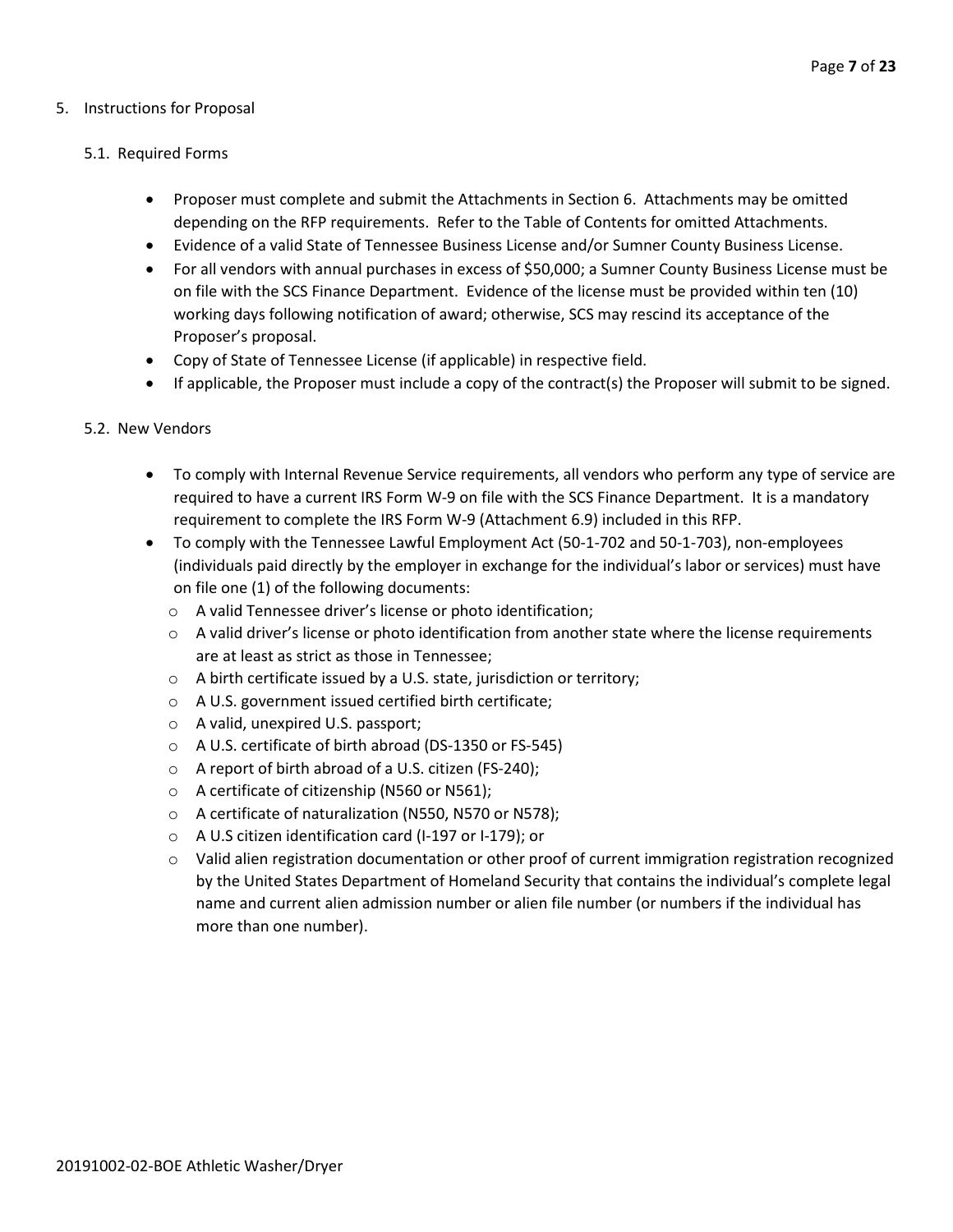#### 5.3. Acknowledgement of Insurance Requirements

By submitting a proposal, Proposer acknowledges that it has read and understands the insurance requirements for the proposal. The Proposer who may have employees, contractors, subcontractors or agents working on SCS properties shall carry current certificates for general and professional liability insurance and for workers' compensation as indicated below. The owner or Principal of each Proposer must also be insured by workers' compensation if they perform any of the services on SCS properties. There will be no exceptions to the insurance requirement. Proposer also understands that the evidence of required insurance must be submitted within fifteen (15) working days following notification of its offer being accepted; otherwise, SCS may rescind its acceptance of the Proposers proposal.

#### • **General Liability**

| <b>General Aggregate</b> | $\frac{1}{2}$ ,000,000 |
|--------------------------|------------------------|
| Each Occurrence          | \$1,000,000            |

## • **Workers Compensation**

| <b>Workers Compensation</b> | <b>Tennessee Statutory Limits</b> |
|-----------------------------|-----------------------------------|
| <b>Employer's Liability</b> | \$500,000                         |

## 5.4. Clarification and Interpretation of RFP

The words "must" and "shall" in the RFP indicate mandatory requirements. Taking exception to any mandatory requirement shall be considered grounds for rejection. There are other requirements that SCS considers important but not mandatory. It is important to respond in a concise manner to each section and submit an itemized list of all exceptions.

#### 5.5. Proposal Package

The package containing the proposal must be sealed and clearly marked on the outside of the package: **"20191002-02-BOE Athletic Washer/Dryer" DO NOT OPEN**

All sealed proposals packages must include all of the following. Any sealed proposals are subject to rejection as non-conforming if any applicable item is not included.

- One (1) Complete Original
- One (1) electronic format (CD/USB Drive)
- Original Signature on Original Proposal. NO copied or digital signatures.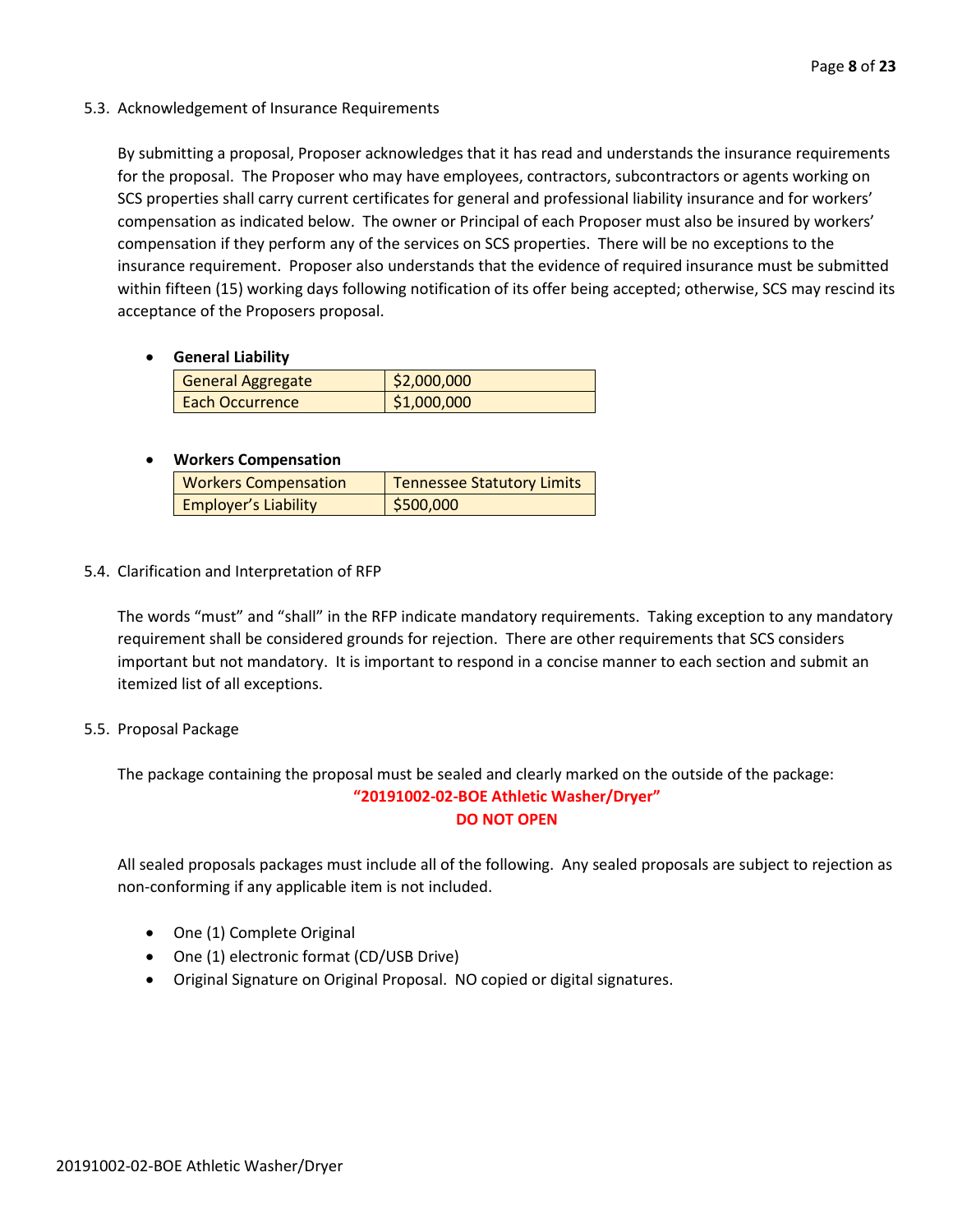The outside of the proposal package must be labeled as follows (if applicable):

- 1. Name of Company and Principal Owner, Business License Number, Expiration Date and License Classification.
- 2. In addition to Item 1, the same is applicable to masonry contractors if the work performed is > \$100,000.
- 3. In addition to Item 1, the same is applicable to HVAC, electrical, plumbing or A/C contractors if the work performed is > \$25,000.
- 4. In addition to Item 1, the same is applicable plus the Department of Environment & Conservation License Number and Classification, applicable to geothermal contractors if the work performed is > \$25,000.
- 5. If the prime contractor performs the masonry portion of the project or any of the above listed contractor skill sets and the work performed is > \$100,000; it must be so designated.
- 6. Only one (1) contractor in each classification listed shall be written on the bid envelope.
- 5.6. Delivery of Proposals

Sealed proposals will be accepted until **October 2, 2019 @ 10:30 a.m. Local Time**. Proposals received after that time will be deemed invalid. Vendors mailing proposal packages must allow sufficient time to ensure receipt of their package by the time specified. SCS shall not accept proposals via electronic transmission such as email, fax, etc. There will be no exceptions. Proposals will be opened and read aloud. The reading of the bids will begin at **10:30 a.m. Local Time**.

Due to the nature of deliveries to the SCS Support Services Facility by carriers such as UPS, FedEx and such like; the proposal package will be accepted if the date and time on the delivery confirmation are indicated to be on or before the Proposal Deadline.

| Delivery Address: | Sumner County Board of Education |
|-------------------|----------------------------------|
|                   | Attn: Purchasing Supervisor      |
|                   | 1500 Airport Road                |
|                   | Gallatin, TN 37066               |

#### 5.7. Evaluation of Proposals

The SCS Purchasing Supervisor will first examine the proposals to reject those that are clearly non-responsive to the stated requirements. Proposers who are determined to be non-responsive and/or non-responsible will be notified of this determination.

The evaluation process will include the following factors:

- Company Experience and Qualifications
	- o The nature and scope of the Proposers business.
	- o The number of years the Proposer has been licensed to do business.
	- o The number of years the Proposer has been providing the requested services.
	- o How many similarly sized or larger K-12 clients have you contract with?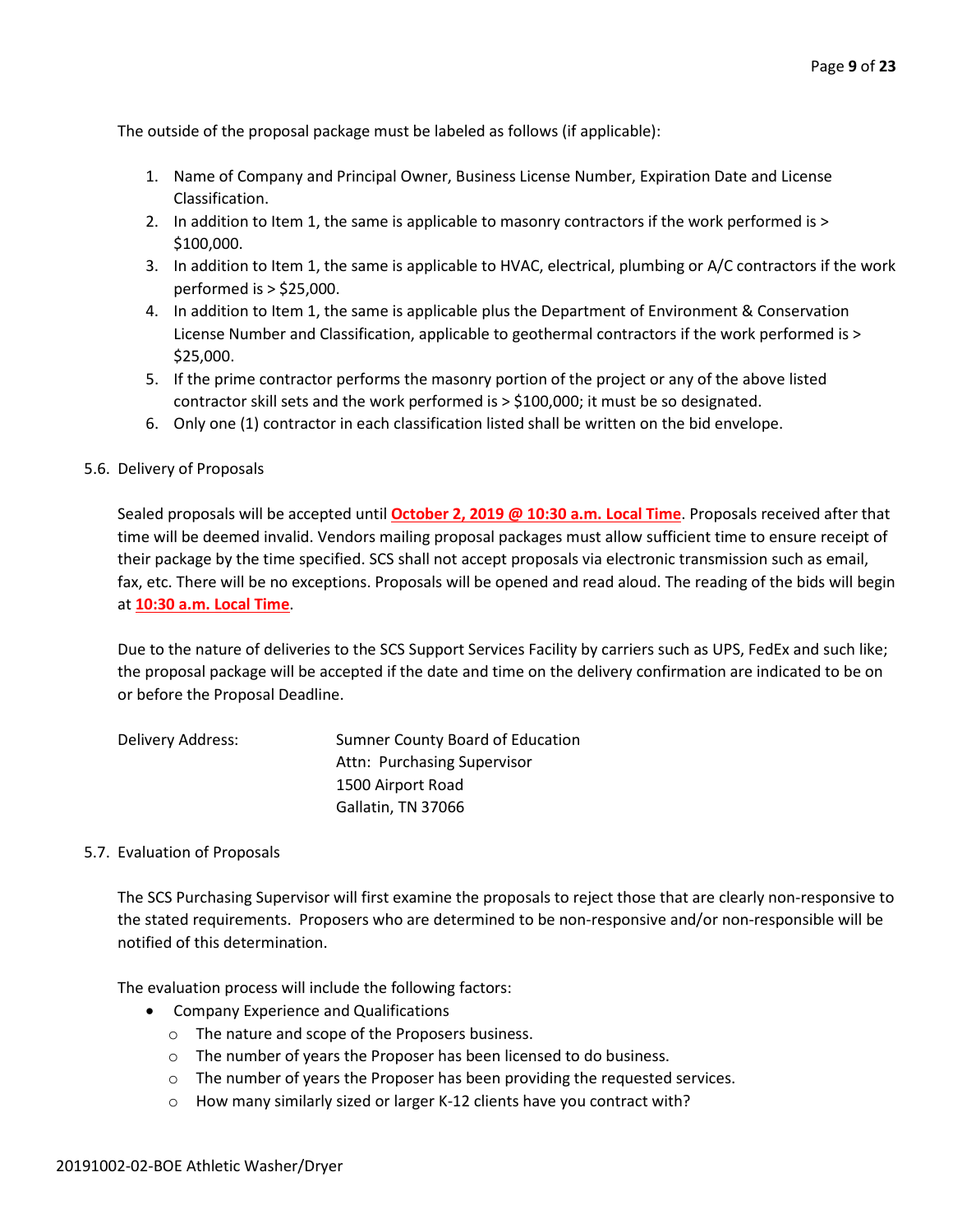- Compensation/Price Data
	- o Address all costs associated with performance of the contracted services.
- Past Performance and References
	- o Provided a minimum of three (3) client references for similar projects in size and scope successfully completed by Proposer within the last three (3) years. Attachment 6.3.
	- $\circ$  SCS may also consider other sources of pertinent past performance information, including the districts own experience with the Proposer.
- 5.8. Request for Clarification of Proposals

Requests for clarification of proposals shall be distributed by the Purchasing Supervisor in writing (or email).

#### 5.9. Protests

In the event that any interested party finds any part of the listed specifications, terms or conditions to be discrepant, incomplete or otherwise questionable in any respect; it shall be the responsibility of the concerned party to notify the SCS Purchasing Office of such matters immediately upon receipt of the RFP. All notifications must be sent to the Purchasing Supervisor via email at [purchasing@sumnerschools.org.](mailto:purchasing@sumnerschools.org)

Any actual or prospective Proposer who is aggrieved in connection with the RFP or award of a contract may protest to the Purchasing Supervisor and/or the Sumner County Board of Education at its regularly scheduled meeting.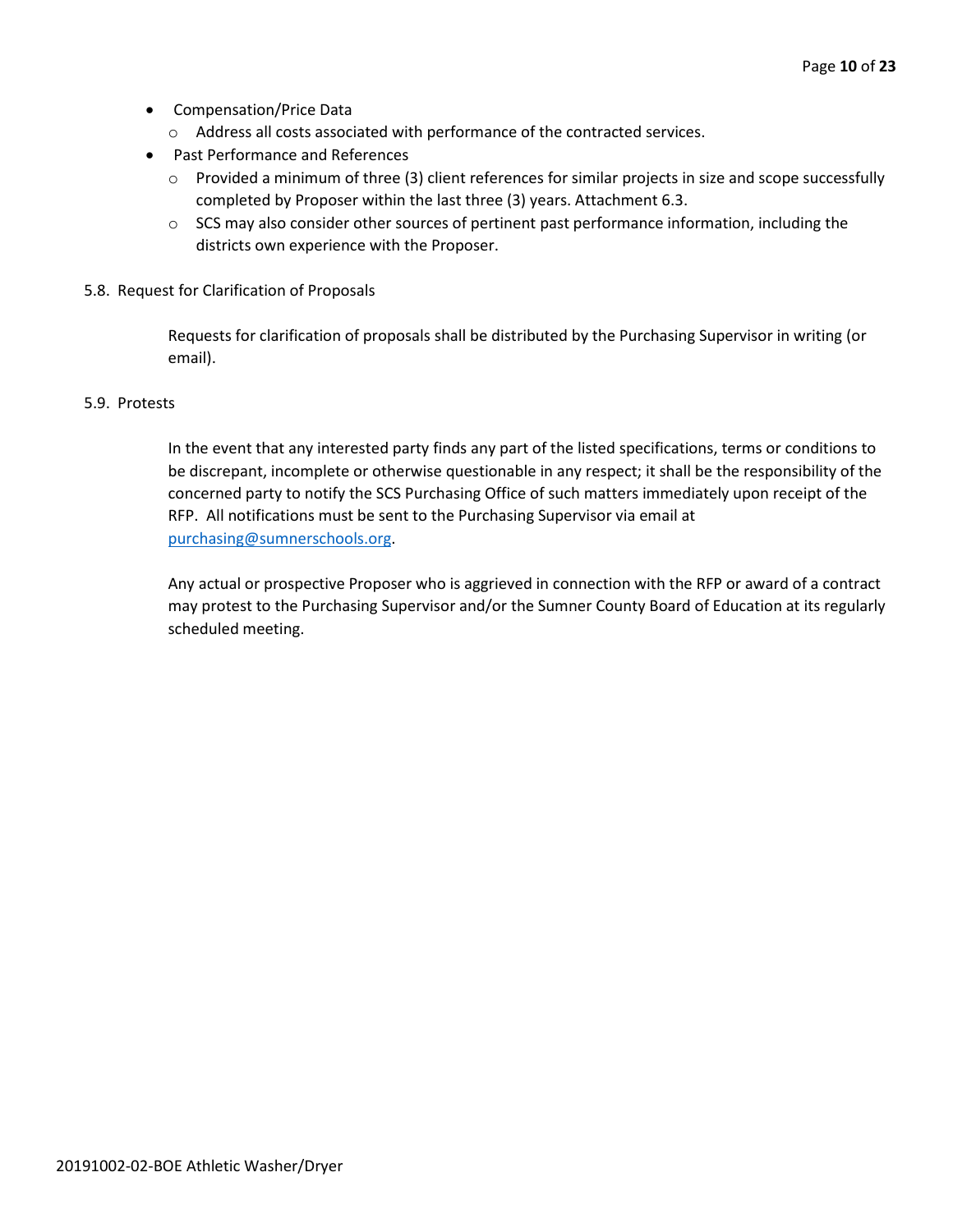#### **ATTACHMENT 6.1 - Contact Information**

| <b>Company Legal Name:</b>                 |          |
|--------------------------------------------|----------|
| <b>Company Official Address:</b>           |          |
|                                            |          |
| Company Web Site (URL):                    |          |
|                                            |          |
| Contact Person for project administration: |          |
|                                            |          |
|                                            |          |
|                                            |          |
|                                            | (office) |
|                                            | (mobile) |
|                                            |          |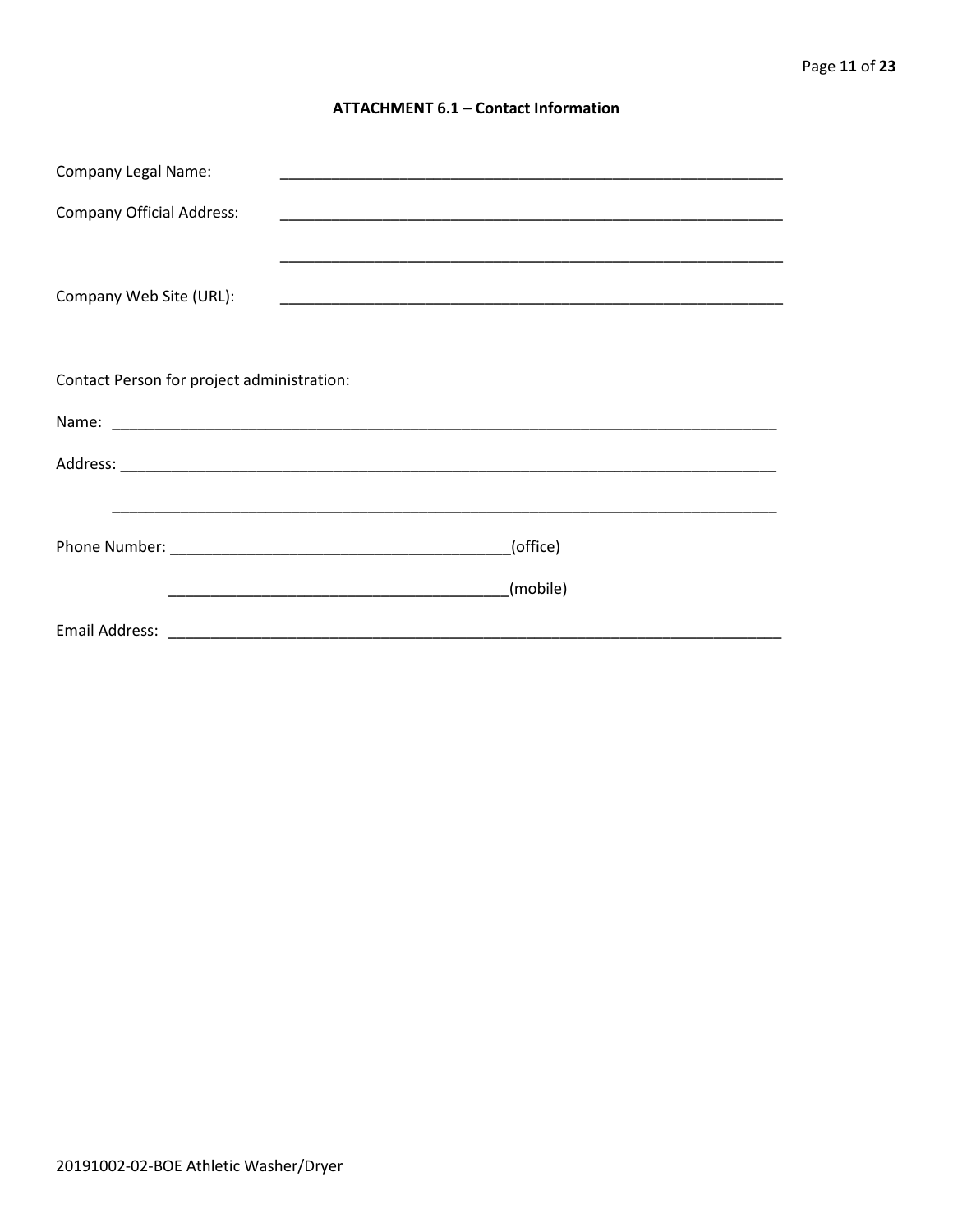### **ATTACHMENT 6.2 – Bid Form/Certification 20191002-02-BOE Athletic Washer/Dryer**

Date

# **WASHER**

| <b>Size</b>            | Alternate<br><b>Size</b> | Qty            | <b>Unit Price</b> | <b>Extended Price</b> | <b>Brand</b> | <b>Model</b> |
|------------------------|--------------------------|----------------|-------------------|-----------------------|--------------|--------------|
| 45 Lb.                 |                          | $\overline{2}$ |                   |                       |              |              |
| Mounting<br>Base       |                          | 2              |                   |                       |              |              |
| Install / Setup<br>Fee |                          | $\overline{2}$ |                   |                       |              |              |

## **DRYER**

| <b>Size</b>            | Alternate<br><b>Size</b> | Qty            | <b>Unit Price</b> | <b>Extended Price</b> | <b>Brand</b> | <b>Model</b> |
|------------------------|--------------------------|----------------|-------------------|-----------------------|--------------|--------------|
| 50 Lb.                 |                          |                |                   |                       |              |              |
| Electric               |                          | $\overline{2}$ |                   |                       |              |              |
| Alternate-Gas          |                          | $\overline{2}$ |                   |                       |              |              |
| Install / Setup<br>Fee |                          | $\overline{2}$ |                   |                       |              |              |

**\_\_\_\_\_\_\_\_\_\_\_% Discount off the Manufacturer's Suggested Retail Price (MSRP) and/or Proposer's catalog price for the Proposer's product line offering of Athletic Washers and Dryers.**

| (street) | (city, state, zip) |  |
|----------|--------------------|--|

By checking this box, Proposer agrees that SCS reserves the right to extend the terms, conditions, and prices of this contract to other Institutions (such as State, Local and/or Public Agencies) who express an interest in participating in any contract that results from this RFP. Each of the piggyback Institutions will issue their own purchasing documents for the goods/services. Proposer agrees that SCS shall bear no responsibility or liability for any agreements between Proposer and the other Institution(s) who desire to exercise this option.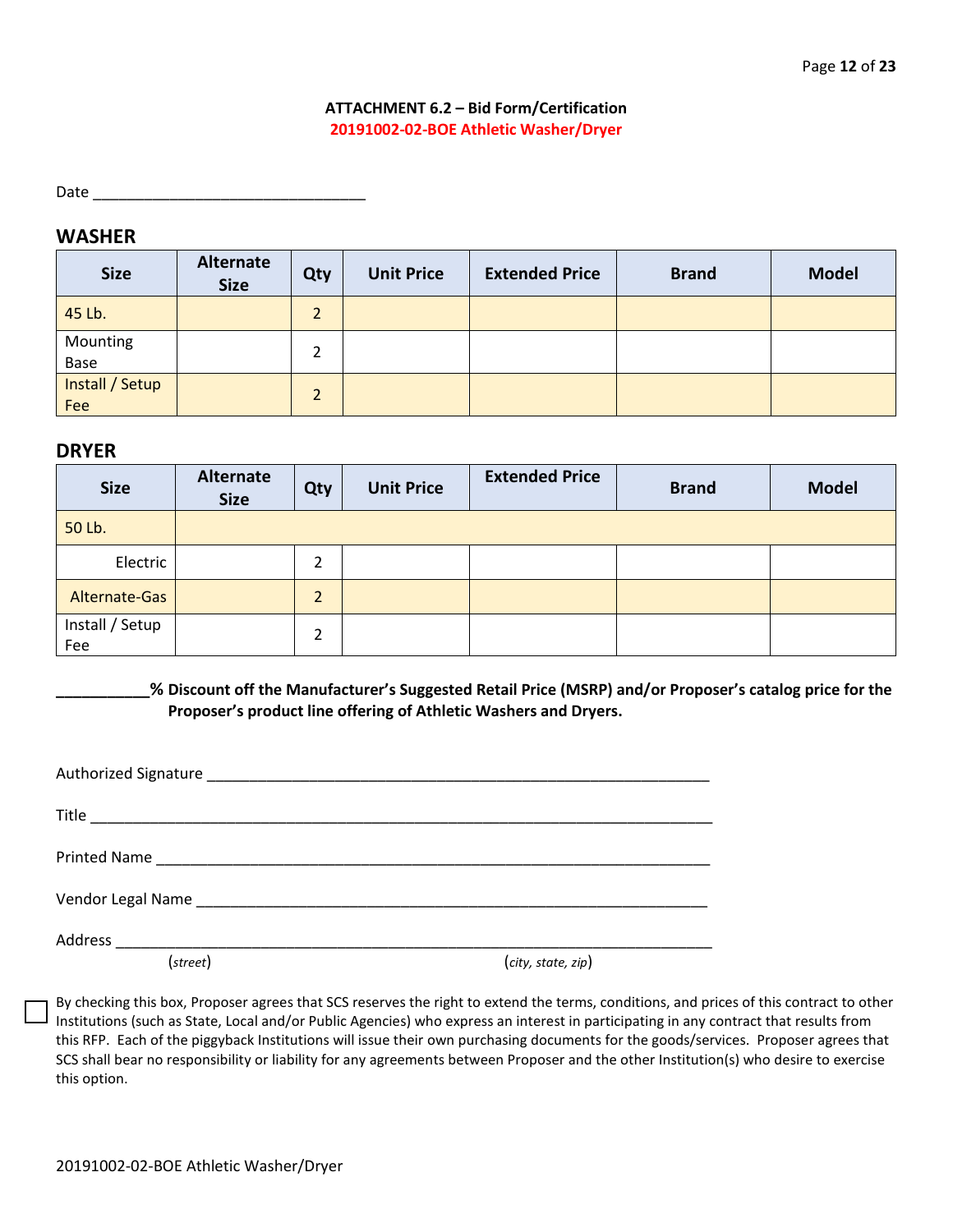#### **ATTACHMENT 6.3 - References**

| 4. Project Name/Location: _________ |  |
|-------------------------------------|--|
|                                     |  |
|                                     |  |
|                                     |  |
|                                     |  |

\*Proposers may copy this page and submit additional references.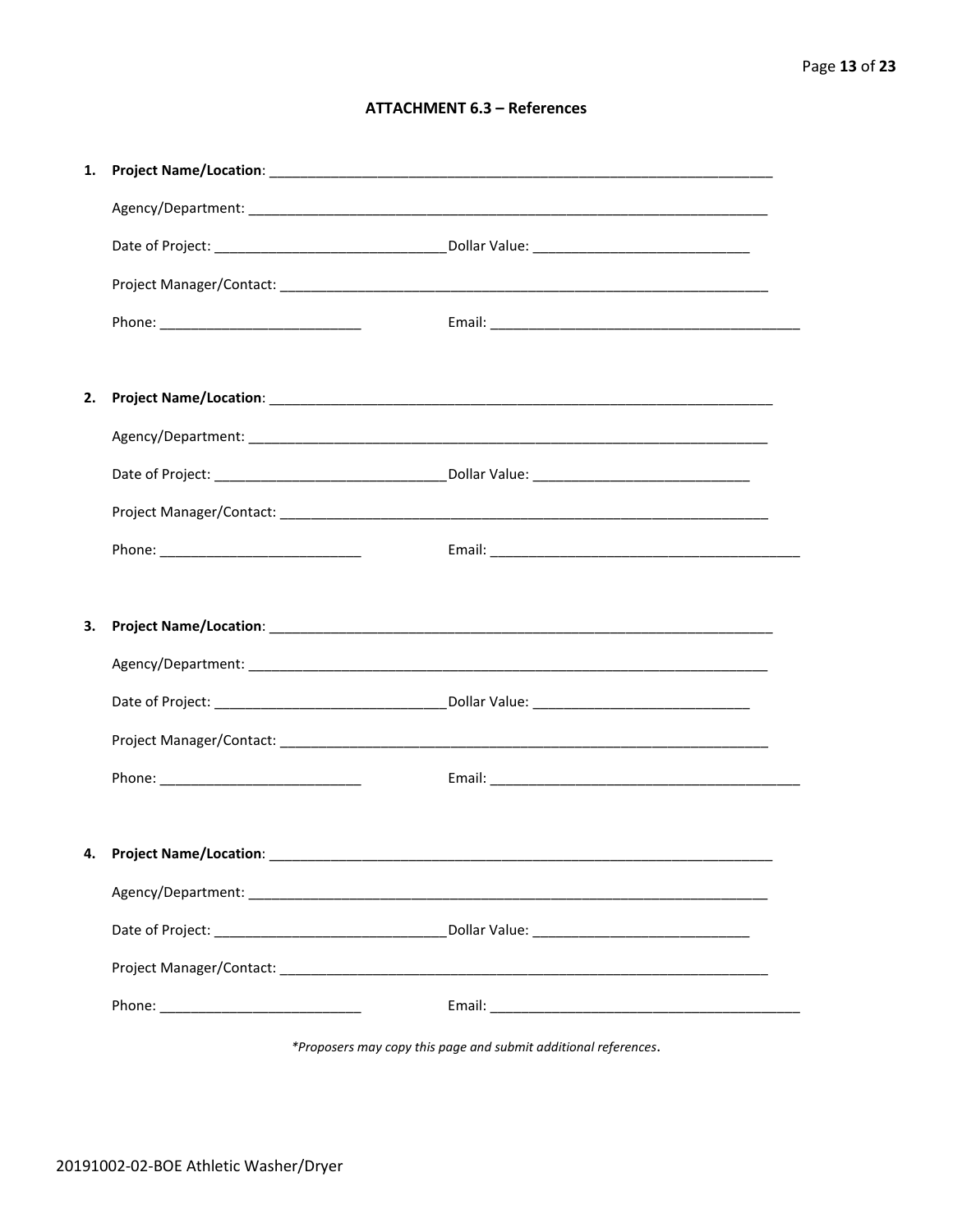#### **ATTACHMENT 6.4 – Certification Regarding Debarment or Suspension**

The prospective participant certifies, to the best of its knowledge and belief, that it and its principals:

- Are not presently debarred, suspended, proposed for debarment, declared ineligible or voluntarily excluded from participation in transactions under federal non-procurement programs by any federal department or agency;
- Have not, within the three-year period preceding the proposal, had one or more public transactions (federal, state or local) terminated for cause or default; and
- Are not presently indicated or otherwise criminally or civilly charged by a government entity (federal, state or local) and have not, within the three-year period preceding the bid, been convicted or had a civil judgement rendered against it:
	- $\circ$  For the commission of fraud or a criminal offense in connection with obtaining, attempting to obtain or performing a public transaction (federal, state or local) or a procurement contract under such a public transaction;
	- $\circ$  For the violation of federal or state antitrust statutes, including those proscribing price fixing between competitors, the allocation of customers between competitors, or bid rigging; or
	- o For the commission of embezzlement, theft, forgery, bribery, falsification or destruction of records, making false statements, or receiving stolen property.

\_\_\_\_\_\_\_\_\_\_\_\_\_\_\_\_\_\_\_\_\_\_\_\_\_\_\_\_\_\_\_\_\_\_\_\_\_\_\_\_\_\_\_\_\_\_\_\_\_\_\_\_

I understand that a false statement on this certification may be grounds for the rejection of this proposal or the termination of the award. In addition, under 18 U.S.C. 1001, a false statement may result in a fine of up to \$10,000 or imprisonment for up to five years, or both.

Name of Participating Agency: \_\_\_\_\_\_\_\_\_\_\_\_\_\_\_\_\_\_\_\_\_\_\_\_\_\_\_\_\_\_\_\_\_\_\_\_\_\_\_\_\_\_\_\_\_\_\_\_\_\_\_\_\_\_\_\_\_\_\_\_

Name and Title of Authorized Representative: \_\_\_\_\_\_\_\_\_\_\_\_\_\_\_\_\_\_\_\_\_\_\_\_\_\_\_\_\_\_\_\_\_\_\_\_\_\_\_\_\_\_\_\_\_\_\_

Signature of Authorized Representative: \_\_\_\_\_\_\_\_\_\_\_\_\_\_\_\_\_\_\_\_\_\_\_\_\_\_\_\_\_\_\_\_\_\_\_\_\_\_\_\_\_\_\_\_\_\_\_\_\_\_\_\_

Date: \_\_\_\_\_\_\_\_\_\_\_\_\_\_\_\_\_\_\_\_\_\_\_\_\_\_\_\_

\_\_\_\_ I am unable to certify to the above statement. Attached is my explanation.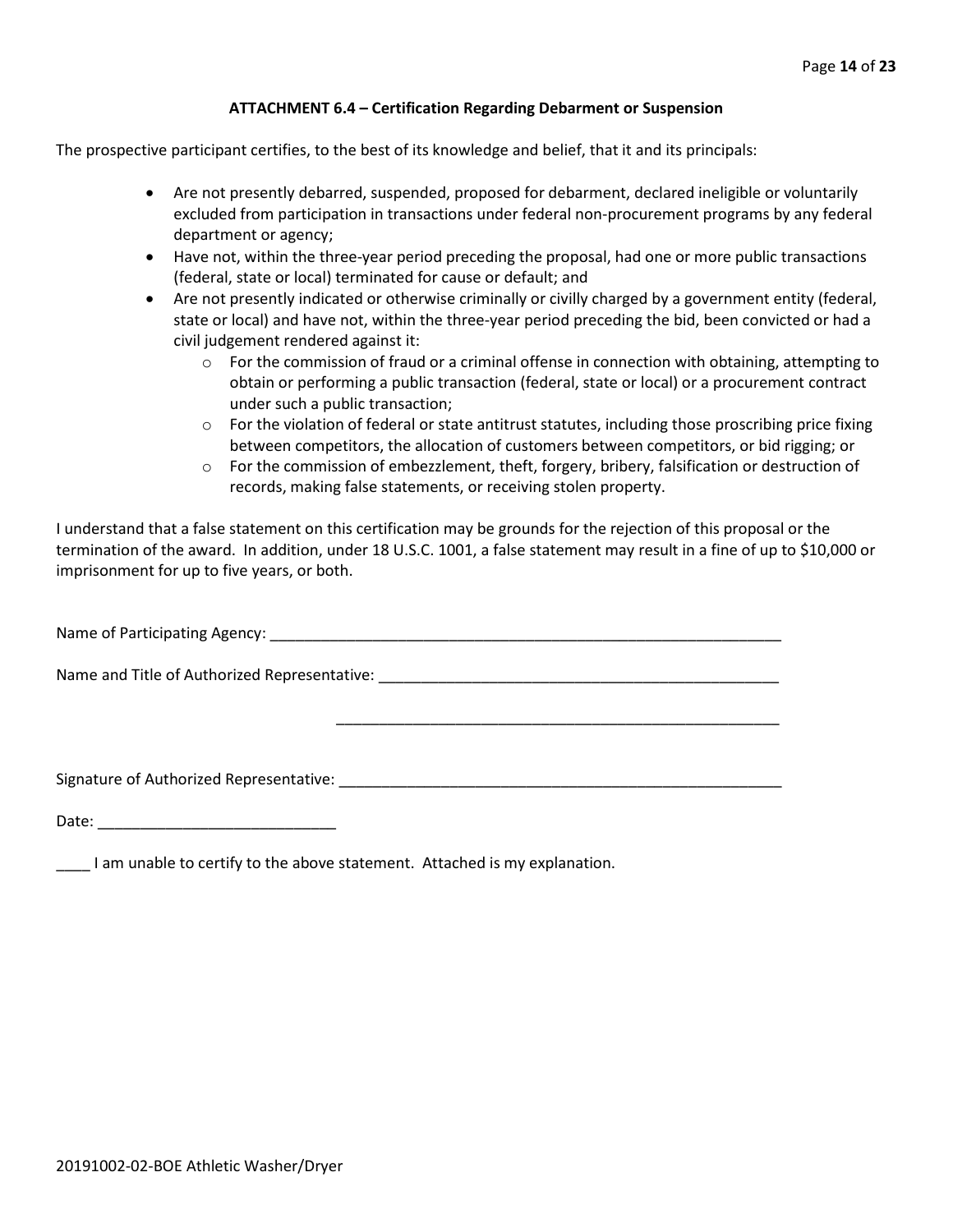#### **ATTACHMENT 6.5 – Condition of Submitting Proposal**

The undersigned Proposer has carefully examined all instructions, requirements, specifications, terms and conditions of the RFP and certifies:

- It is a reputable company regularly engaged in providing goods and/or services necessary to meet the requirements, specifications, terms and conditions of the RFP.
- All statements, information and representations prepared and submitted in response to the RFP are current, complete, true and accurate. Proposer acknowledges that the Sumner County Board of Education (SCS) will rely on such statements, information and representations in selecting the successful proposer(s).
- That the prices quoted shall be SCSs pricing for the products and/or service.
- It shall be bound by all statements, representations, warranties and guarantees made in its proposal.
- Proposer acknowledges that the contract may be canceled if any conflict of interest or appearance of a conflict of interest is discovered by SCS, in its sole discretion.
- All purchase orders must be duly authorized and executed by SCS and subject to the terms and conditions of the RFP.

| <b>ADDRESS:</b> |          |
|-----------------|----------|
|                 |          |
| PHONE:          | (office) |
|                 | (mobile) |
| EMAIL:          |          |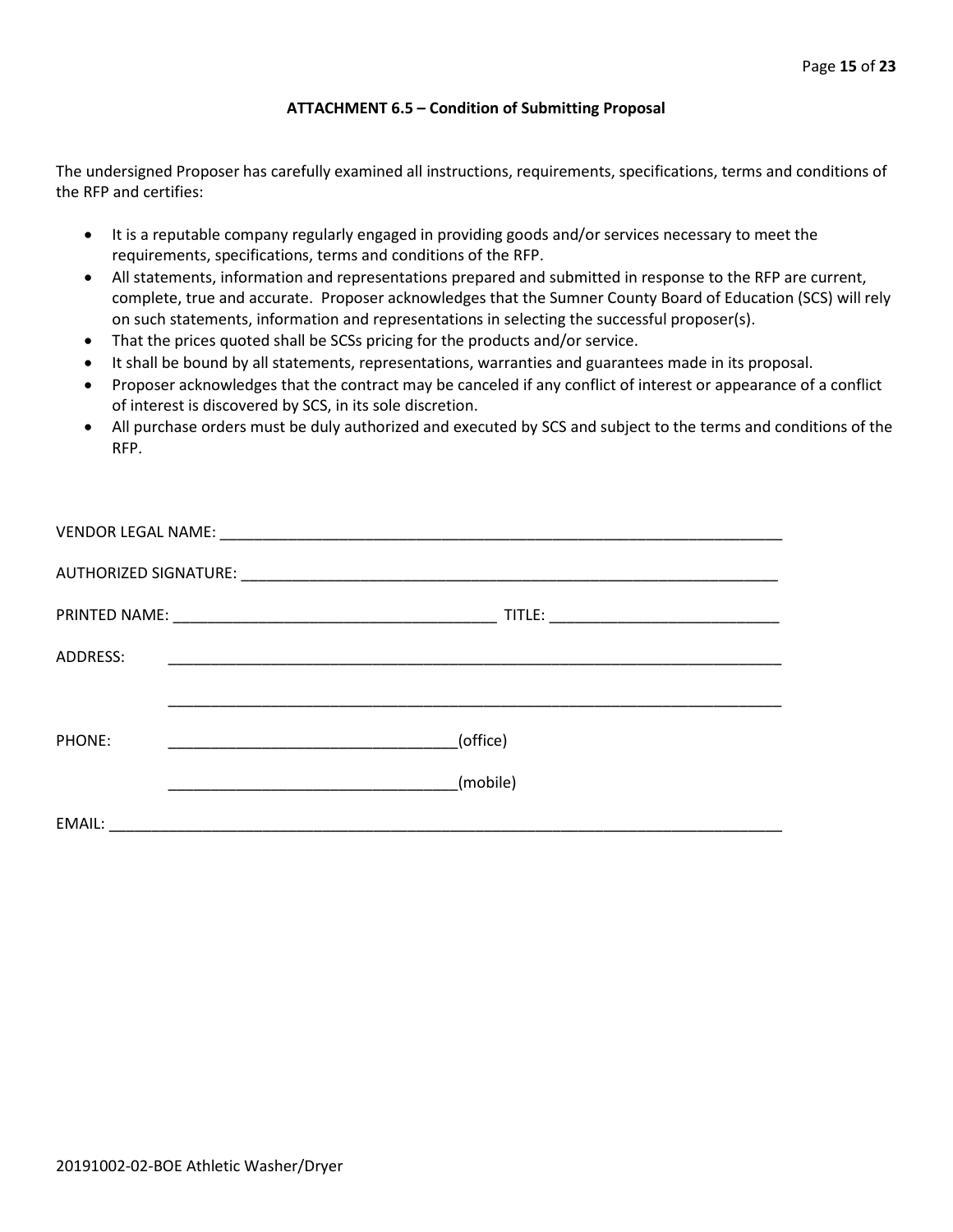#### **ATTACHMENT 6.6 – Statement of Non-Collusion**

The undersigned affirms that they are duly authorized to execute this contract, that this company, corporation, firm, partnership or individual has not prepared this proposal in collusion with any other respondent, and that the contents of this proposal as to prices, terms or conditions of said proposal have not been communicated by the undersigned nor by any employee or agent to any other person engaged in this type of business prior to the official opening of this proposal.

| Address: |          |  |  |  |
|----------|----------|--|--|--|
|          | (office) |  |  |  |
|          | (mobile) |  |  |  |
|          |          |  |  |  |
|          |          |  |  |  |
|          |          |  |  |  |
|          |          |  |  |  |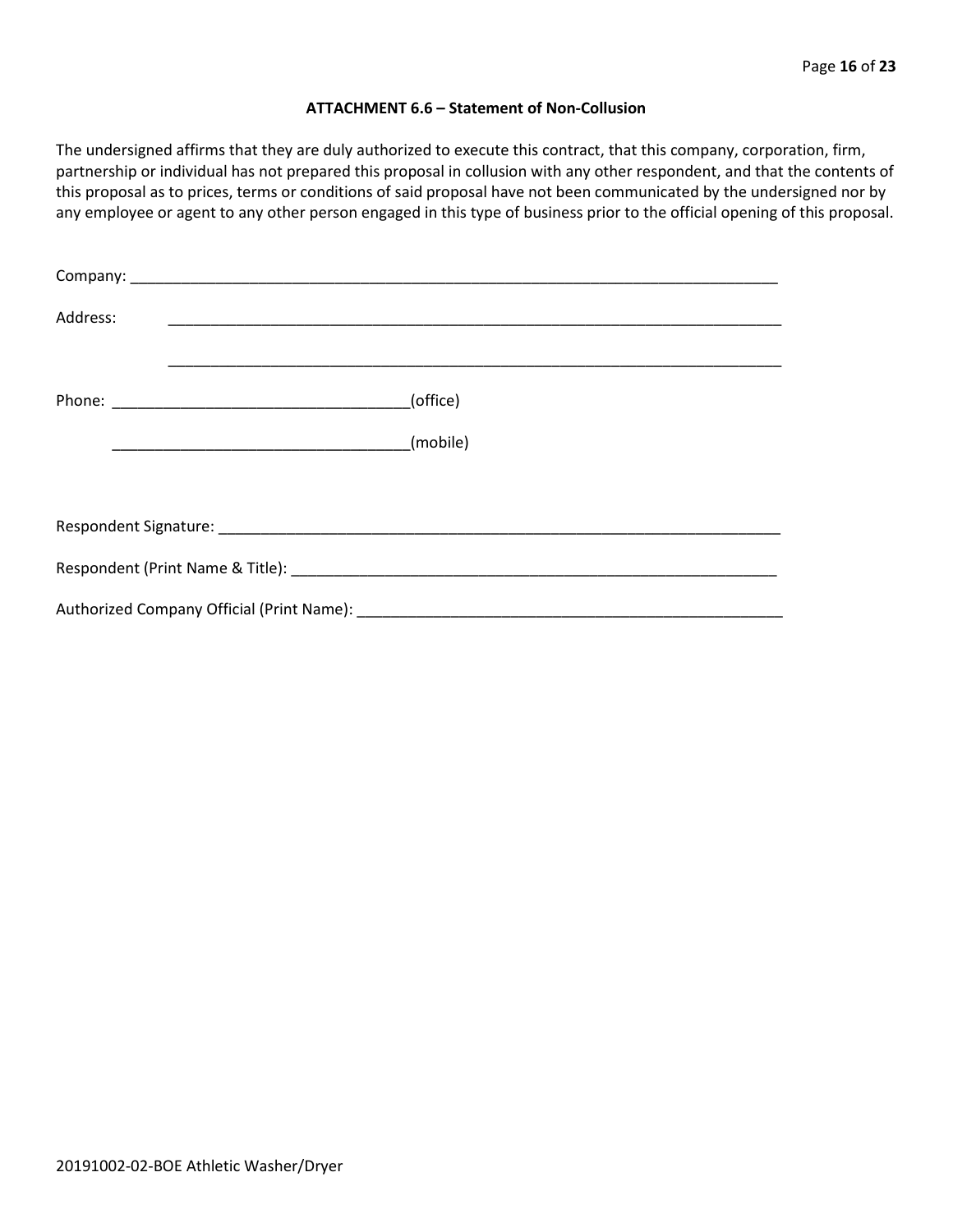#### **ATTACHMENT 6.7 – Attestation Re Personnel**

# **ATTESTATION RE PERSONNEL USED IN CONTRACT PERFORMANCE**

| CONTRACTOR LEGAL ENTITY NAME:                                          |  |
|------------------------------------------------------------------------|--|
| FEDERAL EMPLOYER IDENTIFICATION NUMBER:<br>(or Social Security Number) |  |

**The Contractor, identified above, does hereby attest, certify, warrant and assure that the Contractor shall not knowingly utilize the services of an illegal immigrant in the performance of this Contract and shall not knowingly utilize the services of any subcontractor who will utilize the services of an illegal immigrant in the performance of this Contract, T.C.A. § 12-3-309.**

SIGNATURE & DATE:

*NOTICE: This attestation MUST be signed by an individual empowered to contractually bind the Contractor.*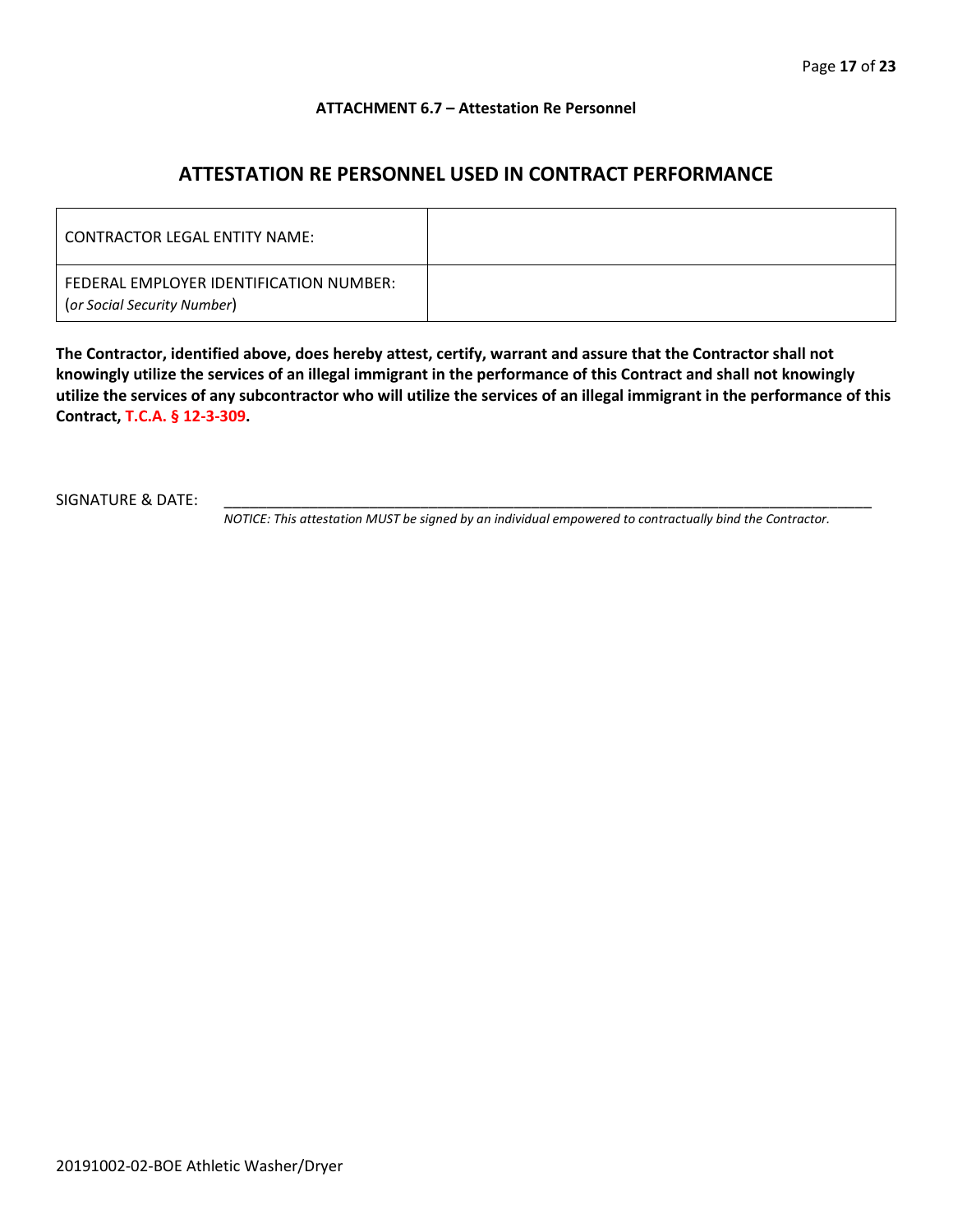#### **ATTACHMENT 6.8 – Drug Free Workplace Affidavit**

The Sumner County Board of Education is committed to maintaining a safe and productive work environment for its employees and to providing high quality service to its citizens. The goal of this policy is for Sumner County Board of Education employees and contractors to remain, or become and remain, drug-free. Abuse and dependency on alcohol and/or drugs can seriously affect the health of employees, contractors and citizens, jeopardize personal safety, impact the safety of others and impair job performance.

**STATE OF** \_\_\_\_\_\_\_\_\_\_\_\_\_\_\_\_\_\_\_\_\_\_\_\_\_\_\_\_\_\_\_\_\_

**COUNTY OF** \_\_\_\_\_\_\_\_\_\_\_\_\_\_\_\_\_\_\_\_\_\_\_\_\_\_\_\_\_\_\_\_\_

The undersigned, principal officer of

an employer of five (5) or more employees contracting with Sumner County Board of Education to provide goods or services, hereby states under oath as follows:

- 1. The undersigned is a principal officer of (hereinafter referred to as the "Company") and is duly authorized to execute this Affidavit on behalf of the Company.
- 2. The Company submits this Affidavit pursuant to T.C.A. § 50-9-113, which requires each employer with no less than five (5) employees receiving pay who contracts with the state and any local government to provide contracted services to submit an affidavit stating that such employer has a drug-free workplace program that complies with Title 50, Chapter 9 of the *Tennessee Code Annotated*.
- 3. The Company is in compliance with T.C.A. § 50-9-113 and all applicable Federal Laws, Rules and Regulations requiring a drug-free workplace program.

Further affiant saith not.

| <b>STATE OF</b>                                                                                                                                                                                  |  |           |
|--------------------------------------------------------------------------------------------------------------------------------------------------------------------------------------------------|--|-----------|
| <b>COUNTY OF</b>                                                                                                                                                                                 |  |           |
| I am personally acquainted (or proved to me on the basis of satisfactory evidence) and who acknowledged that such<br>person executed the foregoing affidavit for the purposes therein contained. |  | with whom |
|                                                                                                                                                                                                  |  |           |
| <b>Notary Public</b>                                                                                                                                                                             |  |           |

My commission expires: \_\_\_\_\_\_\_\_\_\_\_\_\_\_\_\_\_\_\_\_\_\_\_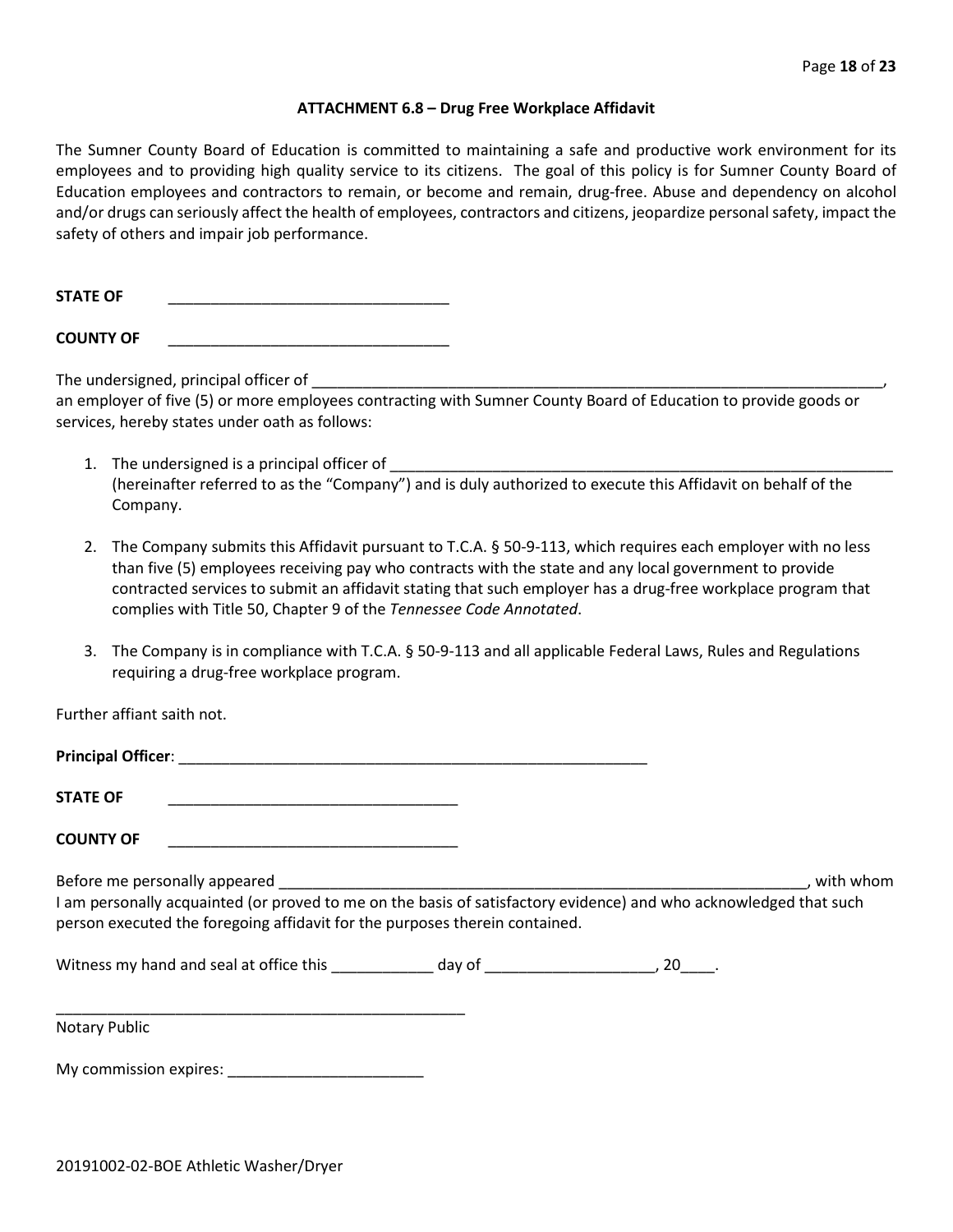#### **ATTACHMENT 6.9 – W9**

| N                                                                                                                                                                                                                                                                                                                                                                                                                                                                                                                                                                                                                                                                                                                                                                                                                                                                                                                                                                                                                                                                                                                                                                                                                                                                                                                                                              | (Rev. December 2014)<br>Department of the Treasury<br>Internal Revenue Service | <b>Request for Taxpayer</b><br><b>Identification Number and Certification</b><br>1 Name (as shown on your income tax return). Name is required on this line; do not leave this line blank.<br>2 Business name/disregarded entity name, if different from above                                                                                                                                                                                                                                                                                                                                                                                                                                                                                                                                       |                                                                                                                                                          |  |  |                                                                                                                                                                                                                              |  |  | Give Form to the<br>requester. Do not<br>send to the IRS. |  |  |  |  |
|----------------------------------------------------------------------------------------------------------------------------------------------------------------------------------------------------------------------------------------------------------------------------------------------------------------------------------------------------------------------------------------------------------------------------------------------------------------------------------------------------------------------------------------------------------------------------------------------------------------------------------------------------------------------------------------------------------------------------------------------------------------------------------------------------------------------------------------------------------------------------------------------------------------------------------------------------------------------------------------------------------------------------------------------------------------------------------------------------------------------------------------------------------------------------------------------------------------------------------------------------------------------------------------------------------------------------------------------------------------|--------------------------------------------------------------------------------|------------------------------------------------------------------------------------------------------------------------------------------------------------------------------------------------------------------------------------------------------------------------------------------------------------------------------------------------------------------------------------------------------------------------------------------------------------------------------------------------------------------------------------------------------------------------------------------------------------------------------------------------------------------------------------------------------------------------------------------------------------------------------------------------------|----------------------------------------------------------------------------------------------------------------------------------------------------------|--|--|------------------------------------------------------------------------------------------------------------------------------------------------------------------------------------------------------------------------------|--|--|-----------------------------------------------------------|--|--|--|--|
| Specific Instructions on page<br>3 Check appropriate box for federal tax classification; check only one of the following seven boxes:<br>C Corporation<br>S Corporation Partnership<br>Trust/estate<br>Individual/sole proprietor or<br>single-member LLC<br>Print or type<br>Limited liability company. Enter the tax classification (C=C corporation, S=S corporation, P=partnership) ▶<br>Note. For a single-member LLC that is disregarded, do not check LLC; check the appropriate box in the line above for<br>the tax classification of the single-member owner.<br>code (if any)<br>Other (see instructions) ▶<br>5 Address (number, street, and apt. or suite no.)<br>Requester's name and address (optional)<br>6 City, state, and ZIP code<br>See<br>7 List account number(s) here (optional)                                                                                                                                                                                                                                                                                                                                                                                                                                                                                                                                                       |                                                                                |                                                                                                                                                                                                                                                                                                                                                                                                                                                                                                                                                                                                                                                                                                                                                                                                      |                                                                                                                                                          |  |  | 4 Exemptions (codes apply only to<br>certain entities, not individuals; see<br>instructions on page 3):<br>Exempt payee code (if any)<br>Exemption from FATCA reporting<br>(Applies to accounts maintained outside the U.S.) |  |  |                                                           |  |  |  |  |
|                                                                                                                                                                                                                                                                                                                                                                                                                                                                                                                                                                                                                                                                                                                                                                                                                                                                                                                                                                                                                                                                                                                                                                                                                                                                                                                                                                |                                                                                |                                                                                                                                                                                                                                                                                                                                                                                                                                                                                                                                                                                                                                                                                                                                                                                                      |                                                                                                                                                          |  |  |                                                                                                                                                                                                                              |  |  |                                                           |  |  |  |  |
| Part I<br><b>Taxpayer Identification Number (TIN)</b><br>Social security number<br>Enter your TIN in the appropriate box. The TIN provided must match the name given on line 1 to avoid<br>backup withholding. For individuals, this is generally your social security number (SSN). However, for a<br>resident alien, sole proprietor, or disregarded entity, see the Part I instructions on page 3. For other<br>-<br>entities, it is your employer identification number (EIN). If you do not have a number, see How to get a<br>TIN on page 3.<br>or<br><b>Employer identification number</b><br>Note. If the account is in more than one name, see the instructions for line 1 and the chart on page 4 for<br>guidelines on whose number to enter.<br>-                                                                                                                                                                                                                                                                                                                                                                                                                                                                                                                                                                                                   |                                                                                |                                                                                                                                                                                                                                                                                                                                                                                                                                                                                                                                                                                                                                                                                                                                                                                                      |                                                                                                                                                          |  |  |                                                                                                                                                                                                                              |  |  |                                                           |  |  |  |  |
|                                                                                                                                                                                                                                                                                                                                                                                                                                                                                                                                                                                                                                                                                                                                                                                                                                                                                                                                                                                                                                                                                                                                                                                                                                                                                                                                                                |                                                                                |                                                                                                                                                                                                                                                                                                                                                                                                                                                                                                                                                                                                                                                                                                                                                                                                      |                                                                                                                                                          |  |  |                                                                                                                                                                                                                              |  |  |                                                           |  |  |  |  |
| Part II                                                                                                                                                                                                                                                                                                                                                                                                                                                                                                                                                                                                                                                                                                                                                                                                                                                                                                                                                                                                                                                                                                                                                                                                                                                                                                                                                        | <b>Certification</b><br>Under penalties of perjury, I certify that:            |                                                                                                                                                                                                                                                                                                                                                                                                                                                                                                                                                                                                                                                                                                                                                                                                      |                                                                                                                                                          |  |  |                                                                                                                                                                                                                              |  |  |                                                           |  |  |  |  |
| 1. The number shown on this form is my correct taxpayer identification number (or I am waiting for a number to be issued to me); and<br>2. I am not subject to backup withholding because: (a) I am exempt from backup withholding, or (b) I have not been notified by the Internal Revenue<br>Service (IRS) that I am subject to backup withholding as a result of a failure to report all interest or dividends, or (c) the IRS has notified me that I am<br>no longer subject to backup withholding; and<br>3. I am a U.S. citizen or other U.S. person (defined below); and<br>4. The FATCA code(s) entered on this form (if any) indicating that I am exempt from FATCA reporting is correct.<br>Certification instructions. You must cross out item 2 above if you have been notified by the IRS that you are currently subject to backup withholding<br>because you have failed to report all interest and dividends on your tax return. For real estate transactions, item 2 does not apply. For mortgage<br>interest paid, acquisition or abandonment of secured property, cancellation of debt, contributions to an individual retirement arrangement (IRA), and<br>generally, payments other than interest and dividends, you are not required to sign the certification, but you must provide your correct TIN. See the<br>instructions on page 3. |                                                                                |                                                                                                                                                                                                                                                                                                                                                                                                                                                                                                                                                                                                                                                                                                                                                                                                      |                                                                                                                                                          |  |  |                                                                                                                                                                                                                              |  |  |                                                           |  |  |  |  |
| Sign                                                                                                                                                                                                                                                                                                                                                                                                                                                                                                                                                                                                                                                                                                                                                                                                                                                                                                                                                                                                                                                                                                                                                                                                                                                                                                                                                           | Signature of                                                                   |                                                                                                                                                                                                                                                                                                                                                                                                                                                                                                                                                                                                                                                                                                                                                                                                      |                                                                                                                                                          |  |  |                                                                                                                                                                                                                              |  |  |                                                           |  |  |  |  |
| Here<br>U.S. person ▶<br><b>General Instructions</b><br>Section references are to the Internal Revenue Code unless otherwise noted.                                                                                                                                                                                                                                                                                                                                                                                                                                                                                                                                                                                                                                                                                                                                                                                                                                                                                                                                                                                                                                                                                                                                                                                                                            |                                                                                |                                                                                                                                                                                                                                                                                                                                                                                                                                                                                                                                                                                                                                                                                                                                                                                                      | Date $\blacktriangleright$<br>· Form 1098 (home mortgage interest), 1098-E (student loan interest), 1098-T<br>(tuition)<br>· Form 1099-C (canceled debt) |  |  |                                                                                                                                                                                                                              |  |  |                                                           |  |  |  |  |
| Future developments. Information about developments affecting Form W-9 (such<br>as legislation enacted after we release it) is at www.irs.gov/fw9.<br><b>Purpose of Form</b>                                                                                                                                                                                                                                                                                                                                                                                                                                                                                                                                                                                                                                                                                                                                                                                                                                                                                                                                                                                                                                                                                                                                                                                   |                                                                                | . Form 1099-A (acquisition or abandonment of secured property)<br>Use Form W-9 only if you are a U.S. person (including a resident alien), to<br>provide your correct TIN.                                                                                                                                                                                                                                                                                                                                                                                                                                                                                                                                                                                                                           |                                                                                                                                                          |  |  |                                                                                                                                                                                                                              |  |  |                                                           |  |  |  |  |
| An individual or entity (Form W-9 requester) who is required to file an information<br>return with the IRS must obtain your correct taxpayer identification number (TIN)<br>which may be your social security number (SSN), individual taxpayer identification<br>number (ITIN), adoption taxpayer identification number (ATIN), or employer<br>identification number (EIN), to report on an information return the amount paid to<br>you, or other amount reportable on an information return. Examples of information<br>returns include, but are not limited to, the following:<br>· Form 1099-INT (interest earned or paid)<br>. Form 1099-DIV (dividends, including those from stocks or mutual funds)<br>* Form 1099-MISC (various types of income, prizes, awards, or gross proceeds)<br>. Form 1099-B (stock or mutual fund sales and certain other transactions by                                                                                                                                                                                                                                                                                                                                                                                                                                                                                    |                                                                                | If you do not return Form W-9 to the requester with a TIN, you might be subject<br>to backup withholding. See What is backup withholding? on page 2.<br>By signing the filled-out form, you:<br>1. Certify that the TIN you are giving is correct (or you are waiting for a number<br>to be issued).<br>2. Certify that you are not subject to backup withholding, or<br>3. Claim exemption from backup withholding if you are a U.S. exempt payee. If<br>applicable, you are also certifying that as a U.S. person, your allocable share of<br>any partnership income from a U.S. trade or business is not subject to the<br>withholding tax on foreign partners' share of effectively connected income, and<br>4. Certify that FATCA code(s) entered on this form (if any) indicating that you are |                                                                                                                                                          |  |  |                                                                                                                                                                                                                              |  |  |                                                           |  |  |  |  |
| brokers)<br>exempt from the FATCA reporting, is correct. See What is FATCA reporting? on<br>page 2 for further information.<br>· Form 1099-S (proceeds from real estate transactions)<br>. Form 1099-K (merchant card and third party network transactions)                                                                                                                                                                                                                                                                                                                                                                                                                                                                                                                                                                                                                                                                                                                                                                                                                                                                                                                                                                                                                                                                                                    |                                                                                |                                                                                                                                                                                                                                                                                                                                                                                                                                                                                                                                                                                                                                                                                                                                                                                                      |                                                                                                                                                          |  |  |                                                                                                                                                                                                                              |  |  |                                                           |  |  |  |  |

Cat. No. 10231X

Form W-9 (Rev. 12-2014)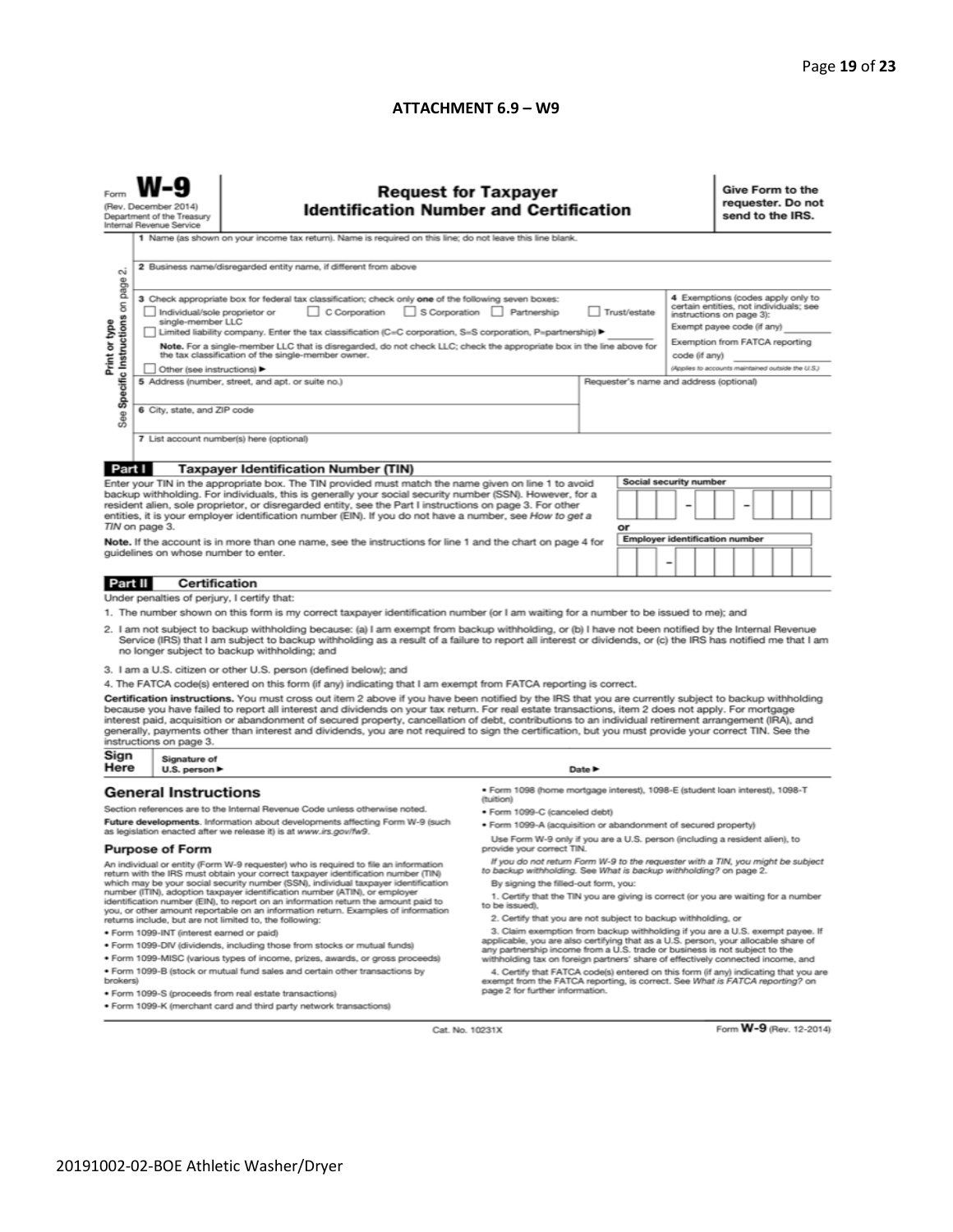### **ATTACHMENT 6.10 – Standard Terms & Conditions SUMNER COUNTY BOARD OF EDUCATION (SCS)**

#### **1. PREPARATION AND SUBMISSION OF BID.**

- **a.** Failure to examine any drawings**,** specifications, or instructions will be at the proposer's risk. Any deviation from the stated terms, conditions and specifications must be coordinated with and approved in writing by the SCS Purchasing Supervisor.
- **b.** RFP SUBMITTAL / SIGNATURE: Proposal shall give the full name and business address of the bidder. If the proposer is a corporation, the name shall be stated as it is in the corporate charter. Proposals must be signed in ink by the proposer's authorized agent. Unsigned proposals will be rejected. Proposals are to be sealed and the outside of the envelope is to reference the RFP number. The person signing the proposal must show their title, and if requested by the institution, must furnish satisfactory proof of his or her authority to bind his or her company in contract. Proposer understands that by submitting a proposal with an authorized signature, it shall constitute an offer to SCS. Proposals must be typewritten or in ink; otherwise they may not be considered. Purchase orders will be issued to the firm name appearing on the W9. Electronic submissions via email, fax, etc. shall not be accepted.
- **c.** SCS is not responsible for any costs incurred by any vendor pursuant to the RFP. The vendor shall be responsible for all costs incurred in connection with the preparation and submission of its proposal.
- **d.** All proposers must be in compliance with T.C.A. § 62-6-119 at the time of proposal submission and provide evidence of compliance with the applicable provisions of the chapter before such proposal may be considered.
- **e.** Proposals are to be received in the location designated in the RFP no later than the specified date and time. Late submissions will NOT be opened or considered.
- **f.** No erasures permitted. Errors may be crossed out and corrections printed in ink or typewritten adjacent to error and must be initialed in ink by person signing the proposal.
- **g.** Specifications: Reference to available specifications shall be sufficient to make the terms of the specifications binding on the proposer. The use of the name of a manufacturer, or any special brand or make in describing an item does not restrict the proposer to that manufacturer or specific article, unless specifically stated. Comparable products of other manufacturers will be considered if proof of compatibility is contained in the proposal. Proposers are required to notify SCSs Purchasing Supervisor whenever specifications/procedures are not perceived to be fair and open. The articles on which the proposal is submitted must be equal or superior to that specified. Informative and Descriptive Literature: The proposer must show brand or trade names of the articles proposed, when applicable. It shall be the responsibility of the proposer, including proposer's whose product is referenced, to furnish with the proposer such specifications, catalog pages, brochures or other data as will provide an adequate basis for determining the quality and functional capabilities of the product offered. Failure to provide this data may be considered valid justification for rejection of proposer.
- **h.** Samples: Samples of items when called for, must be furnished free of expense, and if not destroyed will, upon proposer's request within ten (10) days of RFP opening, be returned at the proposer's expense. Each sample must be labeled with the proposer's name, manufacturer's brand name and number, RFP number and item reference.
- **i.** Time of Performance: The number of calendar days in which delivery is to be made after receipt of order shall be stated in the RFP and may be a factor in making an award, price notwithstanding. If no delivery time is stated in the bid, bidder agrees that delivery is to be made within two weeks (10 business days) of order.
- **j.** Transportation and delivery charges should be included in the price and be fully prepaid by the vendor to the destination specified in the RFP. Proposal prices shall include delivery of all items F.O.B. destination.
- **k.** New materials and supplies must be delivered unless otherwise specifically stated in the RFP.
- **l.** Alternate/multiple bids will not be considered unless specifically called for in the RFP.
- **m.** Only proposals submitted on RFP forms furnished by SCS will be considered.
- n. By signing this RFP where indicated, the proposer agrees to strictly abide by all local, state and federal statutes and regulations. The proposer further certifies that this proposer is made without collusion or fraud.
- **o.** Error in Proposal. In case of error in the extension of prices in the proposal, the unit price will govern. Late submissions will NOT be opened or considered. Proposers are cautioned to verify their proposals before submission, as amendments received after the ITB deadline will not be considered. No proposals shall be altered, amended or withdrawn after opening. After proposal opening, a proposer may withdraw a proposal only when there is obvious clerical error such as a misplaced decimal point, or when enforcement of the proposal would impose unconscionable hardship due to an error in the proposal resulting in a quotation substantially below the other proposals received. Proposal withdrawals will be considered only upon written request of the proposer.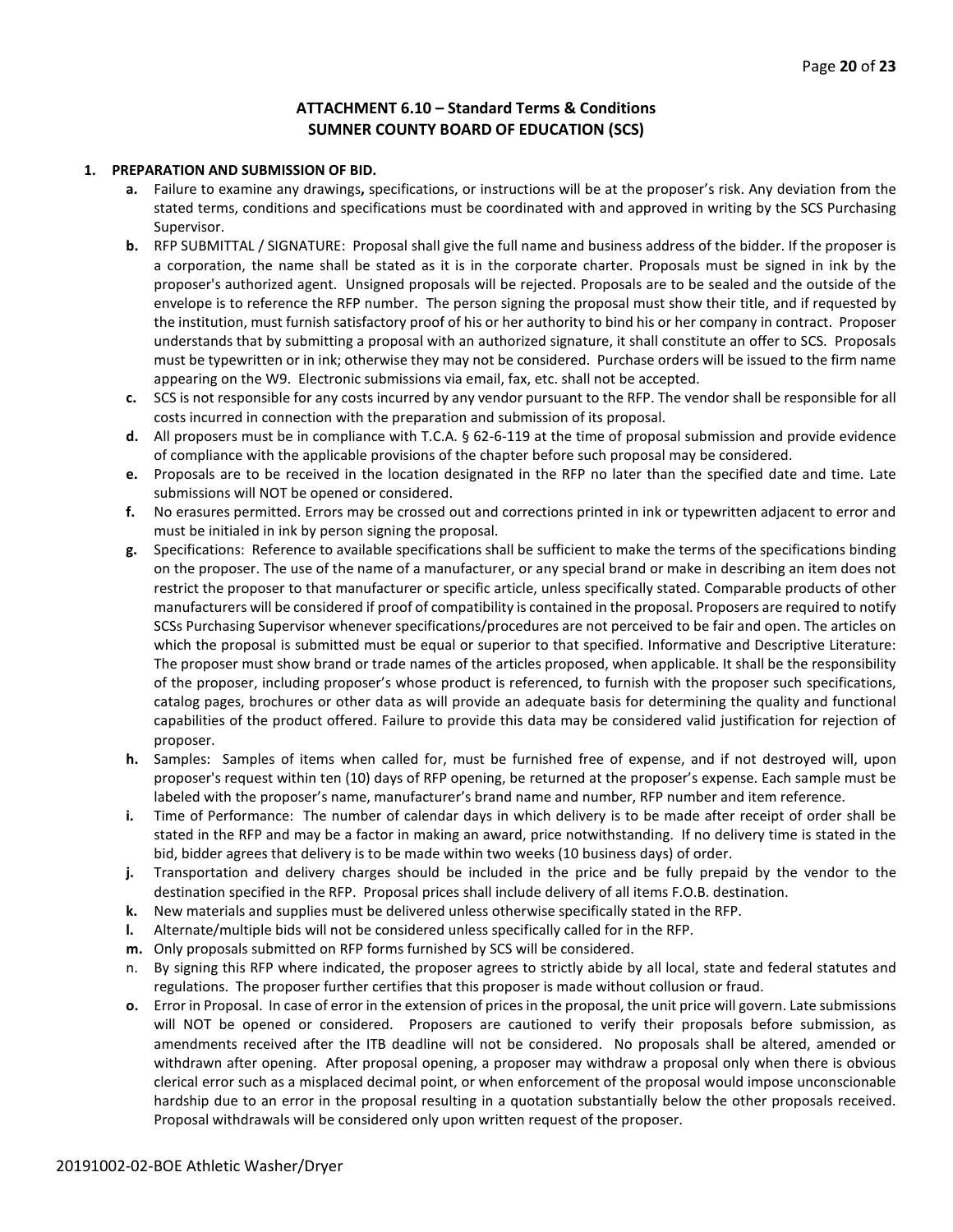- **2. OPEN RECORDS.** In order to comply with the provisions of the Tennessee Open Records Act, all proposals will be publicly opened and are subject to public inspection after the award upon written request. Proposers may be present at ITB opening. Summary information will be posted the SCS website, www.sumnerschools.org under the Invitation to Bid link.
- **3. ACCEPTANCE AND AWARD.** SCS reserves the right to reject any and all proposals and to waive any informality in proposals and, unless otherwise specified by the proposer to accept any item in the proposal. Action to reject all proposals shall be taken for unreasonably high prices, errors in the proposal documents, cessation of need, unavailability of funds, or any other reason approved by SCS.
	- a. Contracts and purchases will be made with the lowest, responsive, responsible, qualified proposer. The quality of the articles to be supplied, their conformity with the specifications, their suitability to the requirements of the Institution, cash discount offered, and the delivery terms will be taken into consideration.
	- b. Any deviation from these stated terms, specifications and conditions must be coordinated with and approved in writing by the Purchasing Supervisor.
	- c. Prices quoted on the response (if any) are to be considered firm and binding until the said equipment, supplies or services are in the possession of SCS.
	- d. SCS reserves the right to order more or less than the quantity listed in the proposal.
	- e. If a proposer fails to state a time within which a proposal must be accepted, it is understood and agreed that SCS shall have ninety (90) days to accept.
	- f. No purchase or contract is authorized or valid until the issuance of a SCS purchase order in accordance with SCS policy. No SCS employee is authorized to purchase equipment, supplies or services prior to the issuance of such a purchase order.
	- g. The contract may not be assigned without written SCS consent.
	- h. If the appropriate space is marked on the ITB, other Institutions (such as State, Local and/or Public Agencies) may purchase off the contract during the same period as SCS.
	- i. The awarded proposer will be required to post a performance and payment bond in the amount of 25% of the contract price if it exceeds \$100,000 as stated by T.C.A. §12-4-201.
	- j. If the project cost is in excess of \$25,000 a performance bond must be secured by the requesting part in an amount equal to the market improvement value.
- **4. PAYMENT**. Payment terms must be specified in the proposal, including any discounts for early payment. Partial payments will not be approved unless justification for such payment can be shown. Terms will be NET 30 days. Payment will not be made until the conditions and specifications of the RFP are inspected and approved as conforming by persons appointed by SCS.
- **5. DEFAULT OF SELECTED VENDOR.** In case of vendor default, SCS may procure the articles or services from other sources and hold the defaulting vendor responsible for any resulting cost. If the awarded vendor violates any terms of their response, the contract, SCS policy or any law, they may be disqualified from proposing for a period of two years for minor violations or longer for major violations. Proposals from disqualified proposers will not be accepted during the period of disqualification.
- **6. INSPECTION OF PURCHASES.** Articles received which are not equivalent will not be accepted and will be picked up by the vendor or returned to vendor, shipping charges collect. SCS shall have a reasonable period in which to inspect and accept or reject materials without liability. If necessity requires SCS to use nonconforming materials, an appropriate reduction in payment may be made.
- **7. TAXES.** SCS is tax exempt; do not include taxes in quotation. Vendors making improvements or additions to or performing repair work on real property for SCS are liable for any applicable sales or use tax on tangible personal property used in connection with the contract or furnished to vendors by the state for use under the contract.
- **8. NONDISCRIMINATION.** SCS is an equal opportunity employer. SCS and bidder agree to comply with Titles VI and VII of the Civil Rights Act of 1964, Title IX of the Education Amendments of 1972, Section 504 of the Rehabilitation Act of 1973, Executive Order 11,246, the Americans with Disabilities Act of 1990 and the related regulations to each. Each party assures that it will not discriminate against any individual including, but not limited to employees or applicants for employment and/or students, because of race, religion, creed, color, sex, age, disability, veteran status or national origin. In the event that any claims should arise with regards to violations of any such local, state or federal law, statues, rule or regulations, the vendor will indemnify and hold SCS harmless for any damages, including court costs or attorney fees, which might be incurred.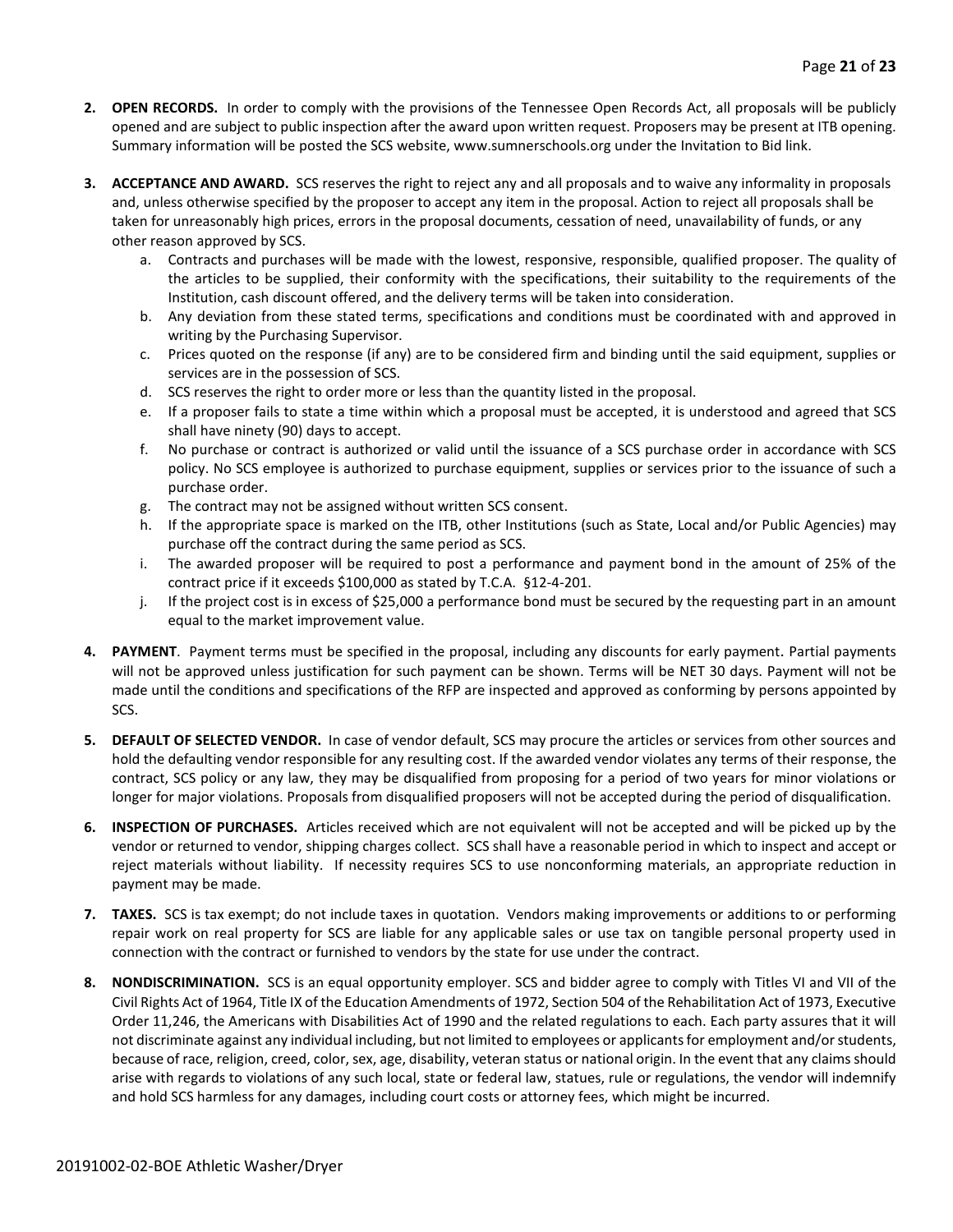- **9. PROHIBITIONS/NO VENDOR CONTRACT FORM.** Acceptance of gifts from vendors is prohibited. T.C.A. §12-4-106. The contract documents for purchase under this RFP shall consist of the successful proposer's bid and SCSs purchase order. **The proposer may request exceptions to terms and conditions and/or request SCS to accept other terms and conditions by means of subsequent documents such as invoices, warranty agreements, license agreements, etc. All subsequent document shall be open to revision for impermissible language. SCS reserves the right to render the proposal unresponsive and subject the proposal to rejection if successful terms cannot be negotiated.**
- **10. PROHIBITION ON HIRING ILLEGAL IMMIGRANTS.** Tennessee Public Chapter No. 878 of 2006, T.C.A. §12-3-309, requires that Contractor attest in writing that Contractor will not knowingly utilize the services of illegal immigrants in the performance of this Contract and will not knowingly utilize the services of any subcontractor, if permitted under this Contract, who will utilize the services of illegal immigrants in the performance of this Contract. The attestation shall be made on the form, Attestation re Personnel Used in Contract Performance ("the Attestation"), which is attached and hereby incorporated by this reference.
- **11. SALES AND USE TAX.** Before the Purchase Order/Contract resulting from this RFP/RFQ is signed, the apparent successful proposer must be registered with the Department of Revenue for the collection of Tennessee sales and use tax as required by T.C.A. §12-3-306.
- **12. ASSIGNMENT.** Neither the vendor nor SCS may assign this agreement without prior written consent of the other party.
- **13. LIABILITIES.** The vendor shall indemnify SCS against liability for any suits, actions or claims of any character arising from or relating to the performance under this agreement by the vendor or its subcontractors. SCS has no obligation for the payment of any judgement or the settlement of any claim made against the vendor or its subcontractors as a result of obligations under this contract.
- **14. APPLICABLE LAW.** Any contract shall be interpreted under the laws and statutes of the State of Tennessee. SCS does not enter into contracts which provide for mediation or arbitration. Any action arising from any contract made from this RFP shall be brought in the state courts in Sumner County, TN or in the United States Federal District Court for the Middle District of Tennessee.

Additionally, it is a violation of state statutes to purchase materials, supplies, services or any other item from a vendor that is a commissioner, official, employee or board member that has any financial or beneficial interest in such transaction, T.C.A. §12-4-101.

- **15. FUNDS**. The Proposer understands and accepts the non-appropriation of funds provision of SCS.
- **16. DATA PRIVACY AND SECURITY**. Personal Information (PI) includes but is not limited to that information protected by HIPAA, the HITECH Act, FERPA, or Gramm-Leach-Bliley) or such information which would allow a third party to gain access to the personal, medical or financial records of any of any party. Vendor represents and warrants that its collection, access, use, storage, disposal and disclosure of PI complies with all applicable federal and state privacy and data protection laws. Vendor represents and warrants that Vendor will maintain compliance with the SSAE 16 standard, and shall undertake any audits and risk assessments Vendor deems necessary to maintain compliance with SSAE16. If PI provided by SCS to Vendor is subject to FERPA. Vendor agrees that in its handling of FERPA data it will perform as a school official as that term is defined by FERPA regulations. Vendor acknowledges that its improper disclosure or re-disclosure of PI covered by FERPA may, under certain circumstances, result in Vendor's exclusion from eligibility to contract with SCS for at least five (5) years. Vendor shall provide SCS with the name and contact information for an employee of Vendor who shall serve as SCS's primary security contact and shall be available to assist Customer twenty-four (24) hours per day, seven (7) days per week as a contact in resolving obligations associated with any security incident in which it is reasonably suspected that there has been a breach of information security. Vendor shall immediately mitigate or resolve any Security Incident, at Vendor's expense and in accordance with applicable privacy rights, laws, regulations and standards. Vendor shall reimburse SCS for actual costs incurred by SCS in responding to, and mitigating damages caused by, any Security Incident, including all costs of notice and/or remediation incurred under applicable law as a result of the Security Incident.
- **17. IRAN DIVESTMENT ACT.** By submission of this proposal, each proposer and each person signing on behalf of any proposer certified, and in the case of a joint proposal, each party thereto certifies as to its own organization, under penalty of perjury, that to the best of its knowledge and belief that each proposer is not on the list created pursuant to T.C.A. §12-12- 106.